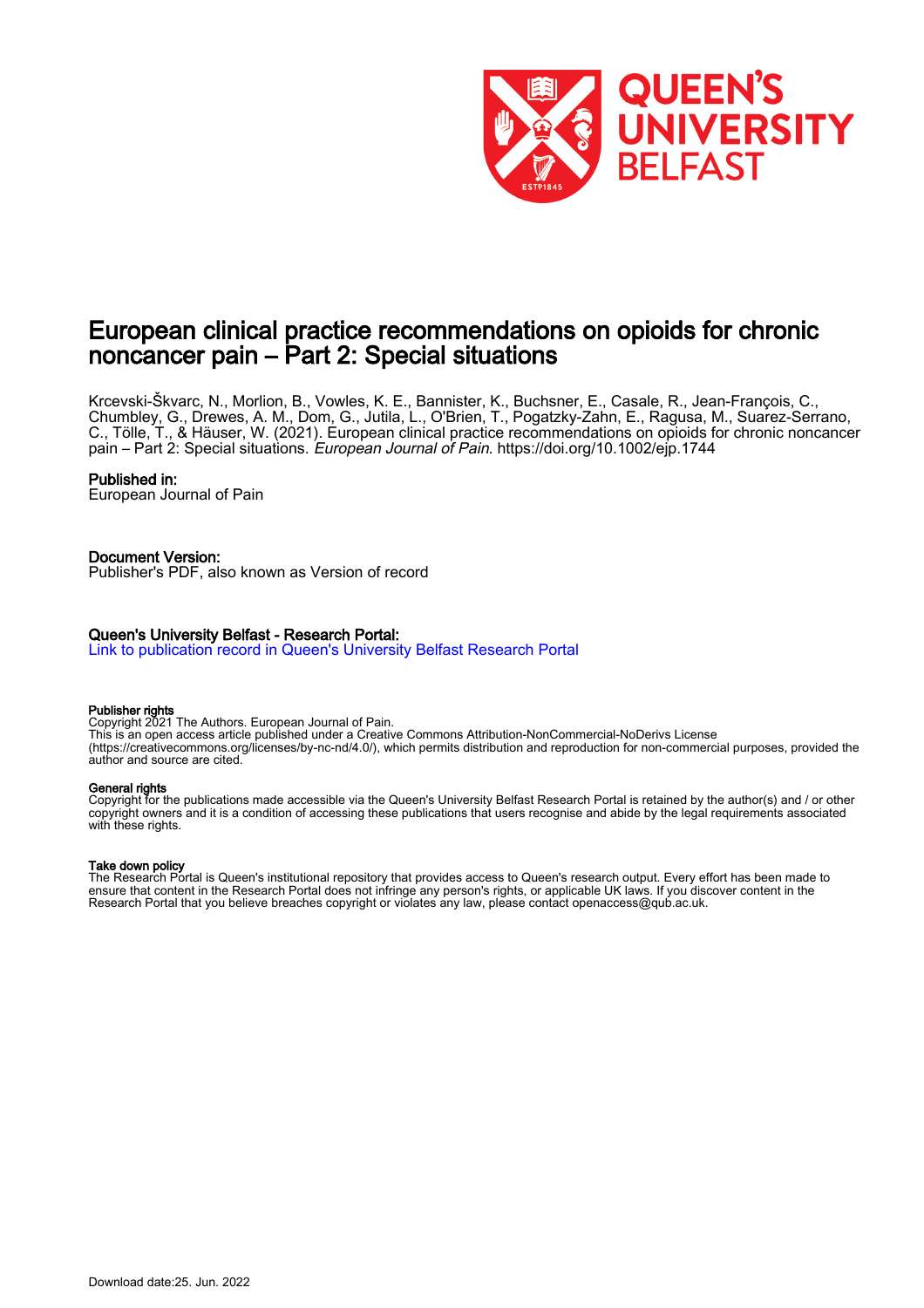#### **POSITION PAPER**





# **European clinical practice recommendations on opioids for chronic noncancer pain – Part 2: Special situations\***

**Nevenka Krcevski–Škvarc1** | **Bart Morlion<sup>2</sup>** | **Kevin E. Vowles3** | **Kirsty Bannister4** | **Eric Buchsner<sup>5</sup>** | **Roberto Casale6** | **Chenot Jean-François7** | **Gillian Chumbley8** | **Asbjørn Mohr Drewes<sup>9</sup>** | **Gert Dom10** | **Liisa Jutila11** | **Tony O'Brien12** | **Esther Pogatzky-Zahn<sup>13</sup>** | **Martin Ragusa<sup>14</sup>** | **Carmen Suarez–Serrano15** | **Thomas Tölle**<sup>16</sup> | Winfried Häuser<sup>17,1[8](https://orcid.org/0000-0002-3742-729X)</sup>

- <sup>13</sup>Department of Anaesthesiology, Intensive Care and Pain Medicine, University Hospital Münster UKM, Munster, Germany
- <sup>14</sup>Department of Neurology, University Medical Centre Maribor, Maribor, Slovenia
- <sup>15</sup>Department of Physiotherapy, University of Sevilla, Sevilla, Spain
- <sup>16</sup>Department of Neurology, Techhnische Universität München, München, Germany
- <sup>17</sup>Department Internal Medicine 1, Saarbrücken, Germany
- <sup>18</sup>Department of Psychosomatic Medicine and Psychotherapy, Technische Universität München, Munich, Germany

#### **Correspondence**

Winfried Häuser, Internal Medicine 1, Klinikum Saarbrücken, D-66119 Saarbrücken, Germany. Email: [whaeuser@klinikum-saarbruecken.de](mailto:whaeuser@klinikum-saarbruecken.de)

## **Abstract**

**Background:** Opioid use for chronic non-cancer pain (CNCP) is under debate. In the absence of pan-European guidance on this issue, a position paper was commissioned by the European Pain Federation (EFIC).

\*Developed by European Pain Federation (EFIC). Endorsed by European Academy of Neurology (EAN), European Federation of Addiction Societies (EUFAS), European Federation of Psychologists' Associations (EFPA), European Headache Federation (EHF), European Psychiatric Association (EPA), European Region - World Confederation of Physical Therapy (ER-WCPT), European Society of Anaesthesiology and Intensive Care (ESAIC), European Society of Physical and Rehabilitation Medicine (ESPRM), European Society of Regional Anaesthesia & Pain Therapy (ESRA) and Pain Alliance Europe (PAE).

This is an open access article under the terms of the [Creative Commons Attribution-NonCommercial-NoDerivs](http://creativecommons.org/licenses/by-nc-nd/4.0/) License, which permits use and distribution in any medium, provided the original work is properly cited, the use is non-commercial and no modifications or adaptations are made. © 2021 The Authors. *European Journal of Pain* published by John Wiley & Sons Ltd on behalf of European Pain Federation - EFIC ®.

<sup>&</sup>lt;sup>1</sup>Department of Anesthesiology, Intensive Care and Pain Treatment, Faculty of Medicine of University Maribor, Maribor, Slovenia

<sup>&</sup>lt;sup>2</sup>Center for Algology & Pain Management, University Hospitals Leuven, Leuven, Belgium

<sup>&</sup>lt;sup>3</sup>School of Psychology, Queen's University Belfast, Belfast, UK

<sup>4</sup> Institute of Psychiatry, Psychology and Neuroscience, King's College London, London, UK

<sup>5</sup> Pain Management and Neuromodulation Centre EHC Hospital, Morges, Switzerland

<sup>6</sup> Neurorehabilitation Unit, Department of Rehabilitation, HABILITA, Bergamo, Italy

<sup>7</sup> Department of General Practice, Institute for Community Medicine, University Medicine Greifswald, Greifswald, Germany

<sup>8</sup> Imperial College Healthcare NHS Trust, Charing Cross Hospital, London, UK

<sup>9</sup> Mech-Sense, Department of Gastroenterology & Hepatology, Aalborg University Hospital, Aalborg, Denmark

<sup>&</sup>lt;sup>10</sup>Collaborative Antwerp Psychiatric Research Institute (CAPRI), Antwerp University (UA), Antwerp, Belgium

<sup>&</sup>lt;sup>11</sup>Pain Alliance Europe, Finland

<sup>&</sup>lt;sup>12</sup>College of Medicine & Health, University College Cork, Cork, Republic of Ireland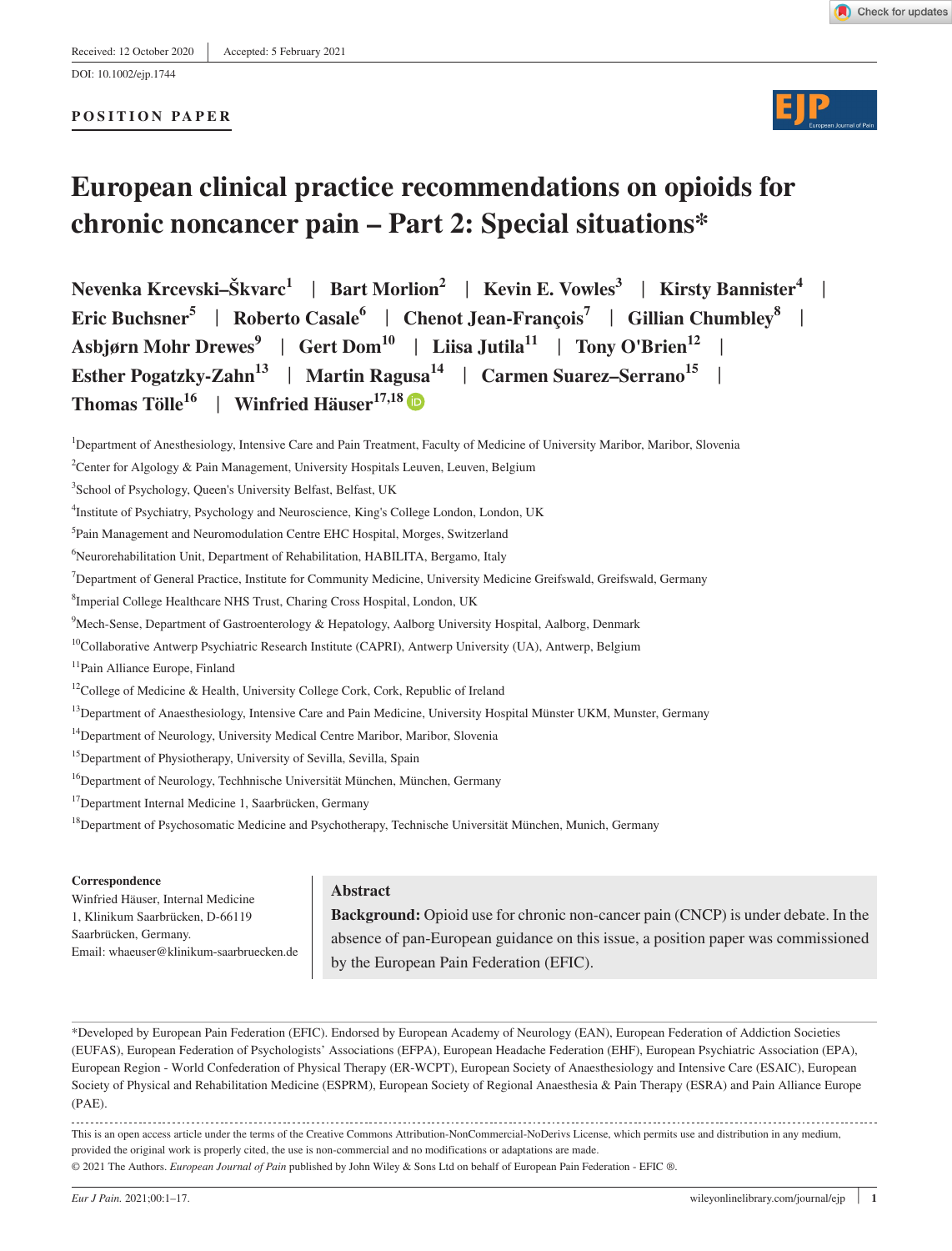**Methods:** The clinical practice recommendations were developed by eight scientific societies and one patient self-help organization under the coordination of EFIC. A systematic literature search in MEDLINE (up until January 2020) was performed. Two categories of guidance are given: Evidence-based recommendations (supported by evidence from systematic reviews of randomized controlled trials or of observational studies) and Good Clinical Practice (GCP) statements (supported either by indirect evidence or by case-series, case–control studies and clinical experience). The GRADE system was applied to move from evidence to recommendations. The recommendations and GCP statements were developed by a multiprofessional task force (including nursing, service users, physicians, physiotherapy and psychology) and formal multistep procedures to reach a set of consensus recommendations. The clinical practice recommendations were reviewed by five external reviewers from North America and Europe and were also posted for public comment.

**Results:** The European Clinical Practice Recommendations give guidance for combination with other medications, the management of frequent (e.g. nausea, constipation) and rare (e.g. hyperalgesia) side effects, for special clinical populations (e.g. children and adolescents, pregnancy) and for special situations (e.g. liver cirrhosis). **Conclusion:** If a trial with opioids for chronic noncancer pain is conducted, detailed knowledge and experience are needed to adapt the opioid treatment to a special patient group and/or clinical situation and to manage side effects effectively.

**Significance:** If a trial with opioids for chronic noncancer pain is conducted, detailed knowledge and experience are needed to adapt the opioid treatment to a special patient group and/or clinical situation and to manage side effects effectively. A collaboration of medical specialties and of all health care professionals is needed for some special populations and clinical situations.

## **1** | **INTRODUCTION**

**<sup>2</sup> <sup>|</sup>**

Therapy with opioids for chronic non-cancer pain (CNCP) is associated with clinically meaningful side effects and risks. In randomized controlled trials, the dropout rates due to adverse events are higher than with placebo (Petzke et al., 2020; Sommer et al., 2020; Welsch et al., 2020). The most frequent side effects leading to discontinuation of opioids in RCTs for CNCP are gastrointestinal (e.g., nausea, constipation) and neurological (e.g. somnolence) side effects (Kalso et al., 2004). In observational studies, an increased risk of severe harms such as hypogonadism, opioid-use disorder or sleep-related breathing disorders have been described (Chou et al., 2020). The use of opioids for CNCP in special situations such as in children and adolescents (Cooper et al., 2017) is under debate.

In part I of the European Clinical Practice Recommendations for appropriate use of opioids for CNCP (Häuser et al., 2021), we have highlighted the need to monitor people prescribed with opioids for CNCP regularly to detect side effects of treatment. In part II we give guidance for the use of opioids in special clinical

populations (e.g. children, pregnant women) and situations (e.g. liver and renal failure) and for the prevention and management of side effects.

## **2** | **METHODS**

The methods have been outlined in part I of the European Clinical Practice Recommendations for appropriate use of opioids for CNCP (Häuser et al., 2021). In short, the clinical practice recommendations were developed by eight scientific societies and one patient self-help organization under the coordination of EFIC. A systematic literature search in MEDLINE (up until January 2020) was performed. Two categories of guidance are given: Evidencebased recommendations (supported by evidence from systematic reviews of randomized controlled trials or of observational studies) and Good Clinical Practice (GCP) statements (supported either by indirect evidence or by case-series, case-control studies and clinical experience). The GRADE system was applied to move from evidence to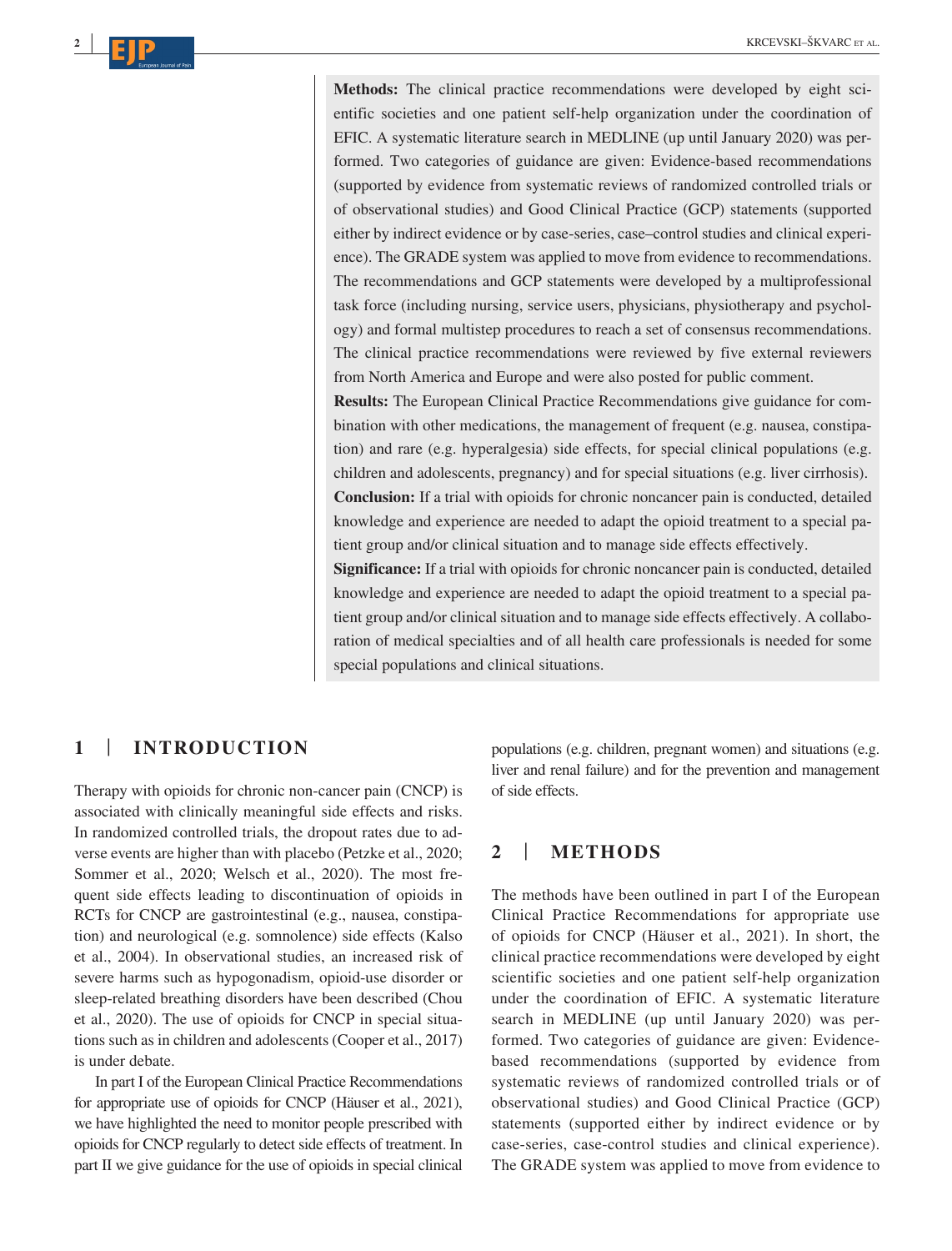recommendations. The recommendations and GCP statements were developed by a multiprofessional task force (including nursing, service users, physicians, physiotherapy and psychology) and formal multistep procedures to reach a set of consensus recommendations. The clinical practice recommendations were reviewed by five external reviewers from North America and Europe and were also posted for public comment.

## **3** | **RESULTS**

## **3.1** | **Part 3: Special situations**

## 3.1.1 | Differential indication of different opioids

3.1.1.1 Transdermal systems. *Transdermal systems with opioids should not be considered if there are* clinically meaningful *day and night variations in pain intensity*. Good clinical practice statement. Consensus (12/13; 7/8).

Comment: Transdermal opioid formulations can be used in patients with gastrointestinal disorders despite fluctuating pain intensity when absorption of oral formulations are considered troublesome.

3.1.1.2 Short- versus long acting oral opioids. *The decision to prescribe immediate-release- or extended release (long-acting) opioids can be considered based on the individual situation and clinical presentation (e.g., variability in time of pain).* Good clinical practice statement. Consensus (13/14; 8/9).

Comment: The Canadian guidelines recommend that clinicians can prescribe extended release opioids in patients with continuous pain (including pain at rest), both for comfort and simplicity of treatment. Activity-related pain may not require extended release release treatment and opioid therapy may be initiated with immediate - release alone (Busse et al., 2017). The CDC guidelines recommend starting opioid therapy with immediate-release opioids instead of extended-release/longacting opioids (Dowell et al. 2016). The German guidelines recommend the use of long-acting opioids by a fixed schedule (Häuser et al., 2020). The French guideline does not comment on this topic (Moisset & Martinez, 2016).

A systematic review included 16 randomized trials and eight observational studies comparing long- and short-acting opioids. None of the randomized trials was rated as good quality. The authors concluded that there was insufficient evidence to determine whether long-acting opioids are more effective or safer than short-acting opioids (Chou et al., 2003). North American studies found signals that adverse events (e.g. unintentional overdose deaths, opioid control, concern of the patient) are more frequent with long-acting rather than short-acting opioids (Sullivan, 2014). There was no evidence

to support that long-acting opioids were superior or inferior to short-acting ones in improving functional outcomes, reducing side effects or addiction.

3.1.1.3 Medication on-demand with immediate release opioids in the adjustment phase. *Demand medication with immediate release oral opioids can be considered to determine the optimal dose*. Good clinical practice statement. Strong Consensus (15/15; 10/10).

3.1.1.4 Ultra-short acting buccal or nasal opioids. *Ultrashort acting buccal or nasal opioids should not be considered for use as rescue medication*. Good clinical practice statement. Consensus (12/15; 9/10).

Comment: Based on clinical experience, the TF perceived a relevant risk of misuse of ultra-short acting opioids for CNCP. In addition, ultra-short acting buccal or nasal opioids are not approved for CNCP. In special circumstances (e.g., patients with gastrointestinal disorders with fluctuating absorption, vomiting) these substances can be considered.

## 3.1.2 | Combination with other centrally acting medications

3.1.2.1 Combination with benzodiazepines. *We suggest not prescribing opioids and benzodiazepines simultaneously*. Weak recommendation. Consensus (15/16; 10/11)

Rationale: Benzodiazepines and opioids both cause central nervous system depression and can decrease respiratory drive. Concurrent use is likely to put patients at greater risk for a potentially fatal overdose. Observational studies conducted in North America and Europe have demonstrated that concurrent benzodiazepine and opioid use increases the frequency of adverse events (Dowell et al., 2016).

Evidence summary

PICO: Population: Patients with chronic noncancer pain with opioid therapy, Intervention: Opioids and tranquilizer. Comparator: Opioids. Outcome: Serious adverse events.

*Emergency room admissions for overdoses:* In a US study of 315,428 privately insured persons aged 18–64 years (excluding past or present cancers) in the years 2001–2013, the combined use of opioids (at least one dose) and tranquilizers compared to mono-long-term therapy with opioids was associated with an increased risk of presentation in the emergency room or inpatient admission due to overdoses [adjusted odds ratio (OR) 1.81 (1.67 – 1.96) (Sun et al., 2017).

*Abuse and dependence*: In a retrospective cross-sectional study in 2014 including 69 German statutory health insurance funds with a total of 4,028,618 insured persons on LTOT for CNCP, hospital stays were associated with diagnoses of mental and behavioural disorders due to alcohol, opioids, tranquilizers and multiple substance use as well as intoxication by narcotics with the prescription of tranquilizers [OR 3.63; (3.03; 4.36)] (Häuser et al. 2018).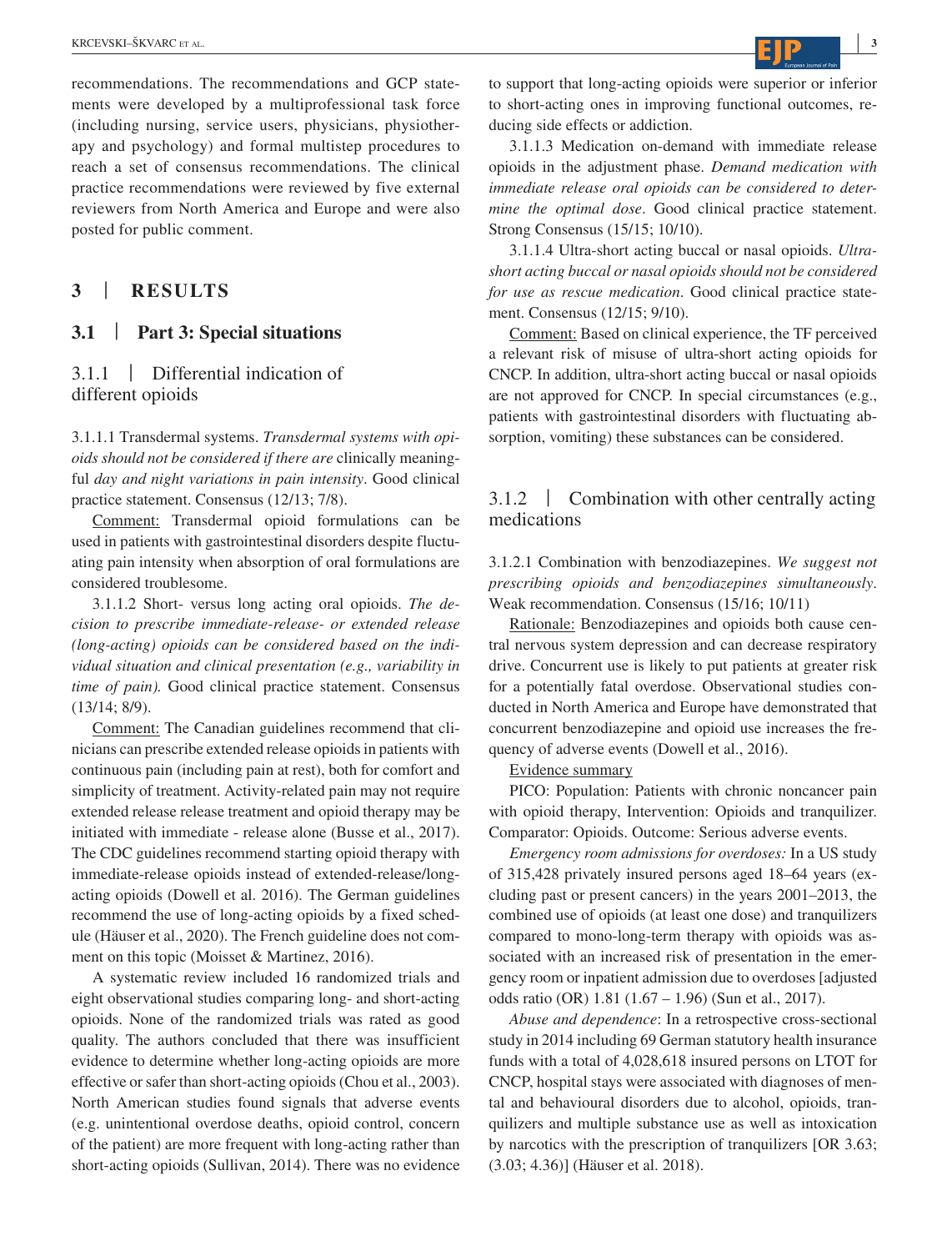*Deaths:* In a US study with former members of the armed forces in the years 2004–2009, 2,400 deaths were described in connection with opioid medication and tranquilizers. The hazard ratio (HR) was 3.86 (3.49; 4.26, no absolute figures were given, Park et al., 2015).

In a prospective observational study with a 1-year follow-up with US American senior citizens' home residents, 478 deaths related to overdose (0.022% per year for 2,182,374 people) were found. Death rates due to overdoses were 10 times higher (7.0 [6.3, 7.8] per 10,000 person-years) under a combination therapy of opioids and benzodiazepines than under opioids alone (0.7 [0.6, 0.9] per 10,000 person-years, no absolute numbers given) (Dasgupta et al., 2016).

In a study in US veterans, the association between guideline-equitable long-term opioid therapy and 1-year mortality was investigated. The mortality rate was elevated when co-medicated with opioids and benzodiazepines (HR 1.39 [1.12, 1.66]). A decrease in mortality was found with concomitant psychotherapy (HR 0.62; [0.51, 0.71]) and physical rehabilitation (HR 0.81 [0.67, 0.98]). A decrease in mortality was also found in cases of substance dependence when addiction therapy was used (HR 0.47 [0.32, 0.68]) (Gaither et al., 2016).

In a retrospective US cohort study, the risk of overdose death was particularly high for opioids combined with benzodiazepines and skeletal muscle relaxants (aHR, 12.6; 95% CI: 8.9, 17.9). Even at opioid doses 1–19 mg MEQ/d, patients using sedative-hypnotics concurrently had 5.6 times the risk than patients without sedative-hypnotics (aHR, 5.6; 95% CI: 1.6, 19.3) (Garg et al., 2017).

The significance of the studies is limited by the retrospective nature of most studies and possible conflicting variables (e.g., confounding by indication). In patients who are already treated by opioids combined with tranquilizers, a careful tapering should be conducted.

3.1.2.2 Combination with gabapentinoids. *We suggest that care be exercised in relation to combination therapy with opioids and gabapentinoids due to potential risks of respiratory depression and opioid overdose*. Weak recommendation. Consensus (13/14;8/9).

Rationale: Gabapentinoids and opioids both cause central nervous system depression and may decrease respiratory drive (McAnally et al., 2020). Concurrent use is likely to put patients at greater risk for a potentially fatal overdose. Observational studies conducted in Canada have found increased mortality when opioids were combined with gabapentinoids compared to opioids alone.

#### Evidence summary

PICO: Population: Patients with chronic noncancer pain with opioid therapy Intervention: Opioids and Gabapentinoids. Comparator: Opioids. Outcome: Serious adverse events.

There is only one RCT in CNCP which demonstrated the superiority of a combination of morphine plus gabapentin versus single therapy for painful diabetic neuropathy or postherpetic neuralgia (Gilron et al., 2005). A systematic review identified only seven eligible RCTs with different combinations for neuropathic pain. Combination therapy received an inconclusive GRADE recommendation due to conflicting findings (Finnerup et al., 2015). However, the combination of opioids with other classes of analgesics are frequently used in routine clinical care. The Canadian Health Authority, Health Canada, in a communication dated 17 September 2019, drew the attention of Canadian citizens to the increased risk of opioid overdoses and other serious side effects when taking pregabalin or gabapentin at the same time (Health Canada, 2019). In a Canadian population-based nested case– control study (case–control study in which cases and controls were drawn from the population of a cohort study), which considered data from 1997 to 2013, the mortality of patients on combination therapy of opioids and gabapentin was increased compared with opioid monotherapy: [OR 1.99 (1.61– 2.47)] (Gomes et al. 2017].

The US Food and Drug Administration (FDA), in a communication of 19 December 2019, pointed out the risk of respiratory depression and fatal opioid overdose when opioids are combined with pregabalin and gabapentin (Food & Drug Admininstration, 2019).

The British Medicines and Healthcare products Regulatory Agency recommended to carefully observe patients for signs of CNS depression when prescribing gabapentin in patients who require concomitant treatment with opioid medicines (Medicines & Healthcare products Regulatory Agency, 2017).

Reports from North America need to be scrutinized in light of the opioid epidemic. In addition, the significance of the studies is limited by the retrospective nature and possible conflicting variables (e.g., confounding by indication).

3.1.2.3 Serotonin syndrome. *Physicians prescribing opioids should consider paying special attention to the occurrence of a serotonin-syndrome if fentanyl, methadone, oxycodone, tapentadol and tramadol are combined with medications with other serotonergic medication*. Good clinical practice statement. Strong Consensus (15/15; 10/10).

Comment: Symptoms can range from mild to fatal and classically include altered mental status, autonomic dysfunction and neuromuscular excitation. Several criteria exist for making this clinical diagnosis, but the Hunter criteria are generally accepted as the most accurate. The diagnosis can be made in patients with a history of exposure to a serotonergic drug plus one or more of the following: spontaneous clonus, inducible clonus with agitation and diaphoresis, ocular clonus with agitation and diaphoresis, tremor and hyperreflexia, hypertonia, temperature over 38°C with ocular or inducible clonus (Simon & Keenaghan, 2019).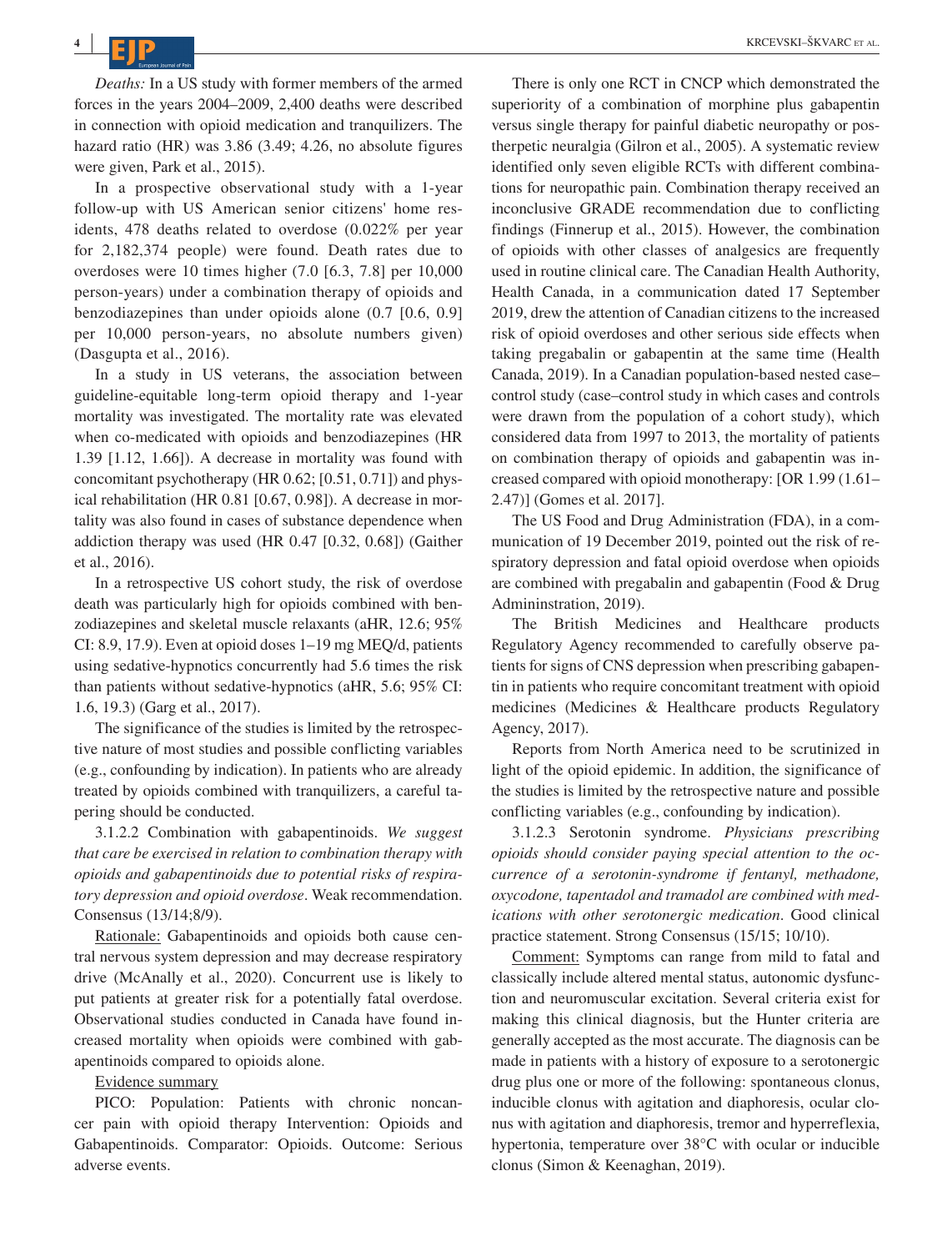Serotonergic medications include SSRI, SNRI, tricyclic agents, MAO-inhibitors, NaSSA (Mirtazapine), St. John's word, L-Tryptophan, Lithium, triptanes (Baldo, 2018).

3.1.2.4 Anticholinergic syndrome. *Physicians prescribing opioids should pay special attention to the occurrence of anticholinergic syndrome if opioids are combined with antidepressants and neuroleptics*. Good clinical practice statement. Strong Consensus (15/15; 10/10).

Comment

Peripheral anticholinergic syndrome: constipation, urinary retention, tachycardia, hypertension, mydriasis, dry skin and mucous membranes.

Central anticholinergic syndrome: decrease in vigilance, aggressiveness, agitation, hallucinations, coma, dizziness and dysarthria.

Older patients in particular are sensitive to anticholinergic side effects.

Anticholinergic medications include: Antihistamines (Diphenhydramine, Doxylamine, Promethazine, Chlorpheniramine, Cyproheptadine); antitussives (Dextromethorphan); antidepressants (tricyclic antidepressants Amitriptyline, Imipramine, Doxepin); antipsychotics (Chlorpromazine, Droperidol, Haloperidol, Quetiapine, Olanzapine); anticonvulsants (Carbamazepine); antiemetics/travel sickness (scopolamine); and topical ophthalmoplegics (Cyclopentolate, Homatropine) (Kiesel et al., 2018).

3.1.2.5 QT-prolongation. *Physicians prescribing opioids should consider obtaining an ECG with assessment of the QT interval prior to starting a prescription with methadone, oxycodone (>100 mg/d) and tramadol in patients with cardiovascular diseases or patients taking medications with known effect on the QT interval. In patients with prolonged QT interval, the prescription of these opioids should be considered to be avoided*. Good clinical practice statement. Consensus/ strong Consensus (14/15; 10/10).

Comment: Available data indicate that some opioids such as methadone are high-risk even at low doses, and have the potential for a dose-dependent prolongation of the QT interval and development of ventricular tachycardia (Krantz et al., 2003). Some opioids such as tramadol and oxycodone are intermediate risk medications and may develop long QT interval and ventricular tachycardia in high doses. Some other opioids such as morphine and buprenorphine are low-risk medications and do not produce QT interval prolongation in at least in routine doses (Behzadi et al., 2018). Therapeutic and supratherapeutic doses of tapentadol do not affect the QT/QTc interval in healthy subjects (Oh et al., 2010).

## 3.1.3 | Special patient groups

3.1.3.1 People aged ≥65 years. *Physicians prescribing opioids should consider starting with a low dose, increasing*  *the dose slowly (if needed), and close monitoring of efficacy and tolerability*. Good clinical practice statement. Strong Consensus (15/15; 10/10).

Comment: Age-related pharmacodynamic and pharmacokinetic changes lead to a longer duration of action of opioids in old age. For these reasons, it is recommended to start opioid therapy with an approximately 25%–50% dose reduction compared to younger patients and to increase the dose more slowly (Busse et al., 2017).

A systematic review of 23 placebo-controlled RCTs with patient populations with chronic musculoskeletal pain and an average age >60 years found low average effects of opioids on pain and disability. Termination rates with opioids were four times higher than with other analgesics (Megale et al., 2018).

Maximum starting dose should be 30 mg MEQ/d.

3.1.3.2 Frailty and/or multi-morbidity. *Physicians prescribing opioids should consider starting with a low dose, increasing the dose slowly (if needed), and close monitoring of efficacy and tolerability*. Good clinical practice statement. Strong Consensus (16/16; 11/11).

Comment: The maximum starting dose should be 30 mg MEQ/d. For details see Abdulla et al. (2013).

3.1.3.3 Neurodegenerative diseases (including cognitive impairment). *Physicians prescribing opioids should consider starting with a low dose, increasing the dose slowly (if needed), and close monitoring of efficacy and tolerability*. Good clinical practice statement. Consensus/strong consensus (15/16; 11/11).

Comment: A systematic review of case–control studies on neuropsychological effects of LTOT for CNCP found that opioids reduce attention when compared with treatments not targeted on the CNS. If opioids are used together with antidepressants and/or anticonvulsants, this effect increases (Allegri et al., 2019).

There is currently a lack of evidence to support safety evaluations of commonly used analgesics in patients with dementia (Erdal et al. 2019). In a placebo-controlled RCT in patients with advanced dementia and depression, transdermal buprenorphine had a significantly higher risk of discontinuation compared with placebo in people with advanced dementia and depression, mainly due to psychiatric and neurological adverse events. Daytime activity dropped significantly during the first week of treatment. Concomitant use of antidepressants further reduced the tolerability of buprenorphine (Erdal et al., 2018).

3.1.3.4 Current severe affective disorder and/or suicidal ideation (F32-34). *Physicians prescribing opioids should consider not starting opioid prescription when there is current severe affective disorder and/or suicidal ideation*. Good clinical practice statement. Strong Consensus (16/16; 11/11).

Comment: Long-term opioid therapy increases the risk of incident, recurrent and treatment-resistant depression.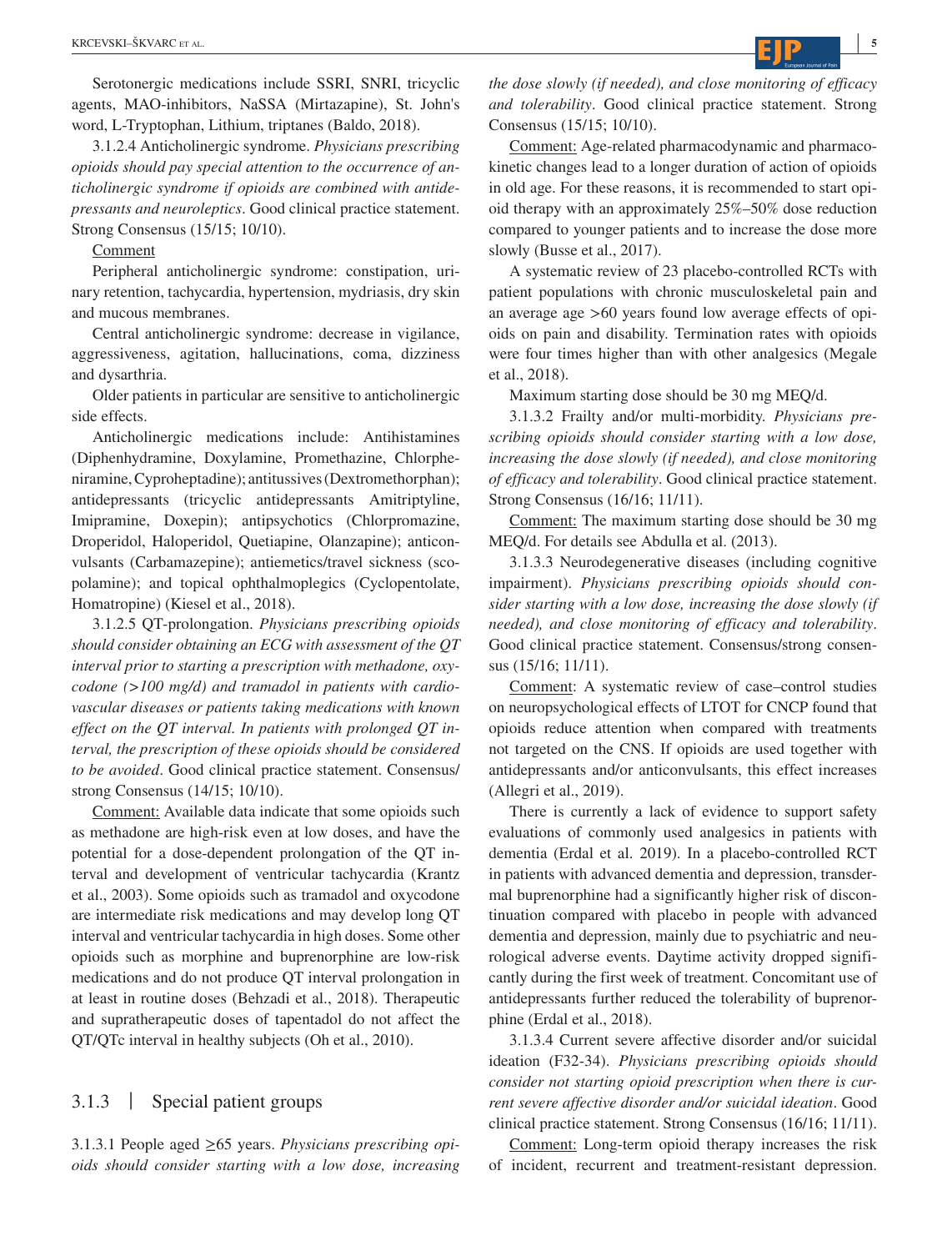**<sup>6</sup> <sup>|</sup>**

Depressed patients may tend to overuse opioids because they use them to treat insomnia and stress. Depression also seems to increase the risk of abuse or nonmedical use of prescription opioids among adults and adolescents (Sullivan, 2018). Therefore, current severe affective disorder and/or suicidal ideation should be successfully treated by psychiatric- psychotherapeutic interventions before initiating opioid therapy.

3.1.3.5 Children and adolescents*. Opioids should be considered for use only in exceptional cases and in specialized centres for pain therapy in children and adolescents*. Good clinical practice statement. Strong Consensus (15/15; 10/10).

Comment: There are no RCTs of opioids for CNCP in children and adolescents available (Cooper et al., 2017). Our statement is based on the potential risks of opioids (e.g., opioid use disorder, endocrinological changes).

3.1.3.6 Pregnancy and medically indicated opioid therapy. *Opioid therapy can be considered for the termination in a stepwise fashion if pregnancy occurs during ongoing therapy with opioids*. Good clinical practice statement. Consensus (12/14; 8/9).

Comment: The database for the use of opioids (and other analgesics) in pregnancy is limited. Only paracetamol is generally allowed in pregnancy in all trimesters. For all opioids, an insufficient experience is reported in [www.embryotox.](http://www.embryotox.de) [de.](http://www.embryotox.de) For treatment during pregnancy, morphine, tramadol, buprenorphine (50–300 systematically evaluated pregnancies) are most likely to be recommended, without fundamental reservations against other opioids (fentanyl, oxycodone, hydromorphone). There is little experience with tilidine/naloxone (<50 pregnancies) and no experience with tapentadol (Australian Government, 2020).

In breastfeeding women, the ultra-rapid conversion of codeine to morphine can result in high and unsafe levels of morphine in blood and breast milk. The U.S. Food and Drug Administration has strengthened the label warning to state that breastfeeding is not recommended while using medicines containing codeine or tramadol because of the potential for serious adverse effects in the infant due to opioid overdose (Food & Drug Admininstration, 2019).

In the case of discontinuation, withdrawal symptoms should be avoided as this is associated with an increased risk of premature labour and miscarriage or premature birth. Care in opioid weaning should be exercised as opioid withdrawal can precipitate premature delivery (Reddy et al., 2017).

In the case of an indicated analgesia that cannot be achieved otherwise, it may be necessary to continue therapy with opioid analgesics during pregnancy. The delivery should then take place in a stage I/II perinatal centre, as neonatal abstinence syndrome (NAS) is very likely in the newborn (Reddy et al., 2017).

3.1.3.7 Pregnancy and abuse/dependence of opioids prescribed for medical reasons. *Methadone/polamidon or buprenorphine as medication-assisted therapy should be*  *considered for use in close cooperation of obstetricians/ gynecologists, pain physicians and mental health care specialists*. Good clinical practice statement. Strong Consensus (13/13; 8/8).

Comment: The World Health Organization (2014) support methadone and buprenorphine as medication treatment options for pregnant women with opioid use disorder. However, recent studies indicate that buprenorphine has advantages over methadone (Rausgaard et al., 2020).

3.1.3.8 Breastfeeding and abuse/dependence of opioids prescribed for medical reasons. *Methadone/polamidon or buprenorphine as medication-assisted therapy should be considered to use in close cooperation of obstetricians/gynecologists, pain physicians and mental health care specialists to enable breastfeeding as an integral component of the early management of neonatal abstinence syndrome*. Good clinical practice statement. Strong Consensus (13/13; 8/8).

Comment: Neonatal abstinence syndrome is a neurological condition resulting from prenatal exposure to opioids. The sudden cessation of opioids in neonates can lead to withdrawal symptoms affecting the neurological, respiratory and gastrointestinal systems. With rare exception, breastfeeding is the optimal way to feed infants and has special benefits for women and infants with perinatal opioid exposure. Infants breastfed and/or fed their mother's own breastmilk experience less severe opioid withdrawal symptoms, have shorter hospital stays, and are less likely to be treated with medication for withdrawal (Wu & Carre, 2018).

3.1.3.9 Current substance abuse and dependence (alcohol, cannabinoids, opioids, cocaine, tranquilizer, others). *An indicated therapy with opioids should only be considered to be conducted in close collaboration with an addiction mental health care specialist*. Good clinical practice statement. Strong Consensus (17/17; 12/12).

3.1.3.10 Homeless and Vulnerably Housed Persons. *Physicians should consider providing homeless persons with access to pain management programs including supervised access to opioids – if indicated*. Good Clinical Practice Statement. Strong Consensus (17/17; 12/12).

Comment: A coordinated, inter-agency and multifaceted approach is required to address the underlying structural, cultural and societal factors that contribute to homelessness and its stigmatization. In the interim, we need to develop more tailored and accessible services to ensure that the homeless in our societies receive better health care, including pain management. This will require the provision of supervised access to opioid analgesics for carefully selected and supervised persons in a way that minimizes potential harm. In particular, robust strategies to minimize the risk of medication misuse and diversion must be in place (Magwood et al., 2020).

3.1.3.11 Prisoners: *Physicians should consider providing persons in custodial settings with access to pain management programs including supervised access to opioids – if indicated*.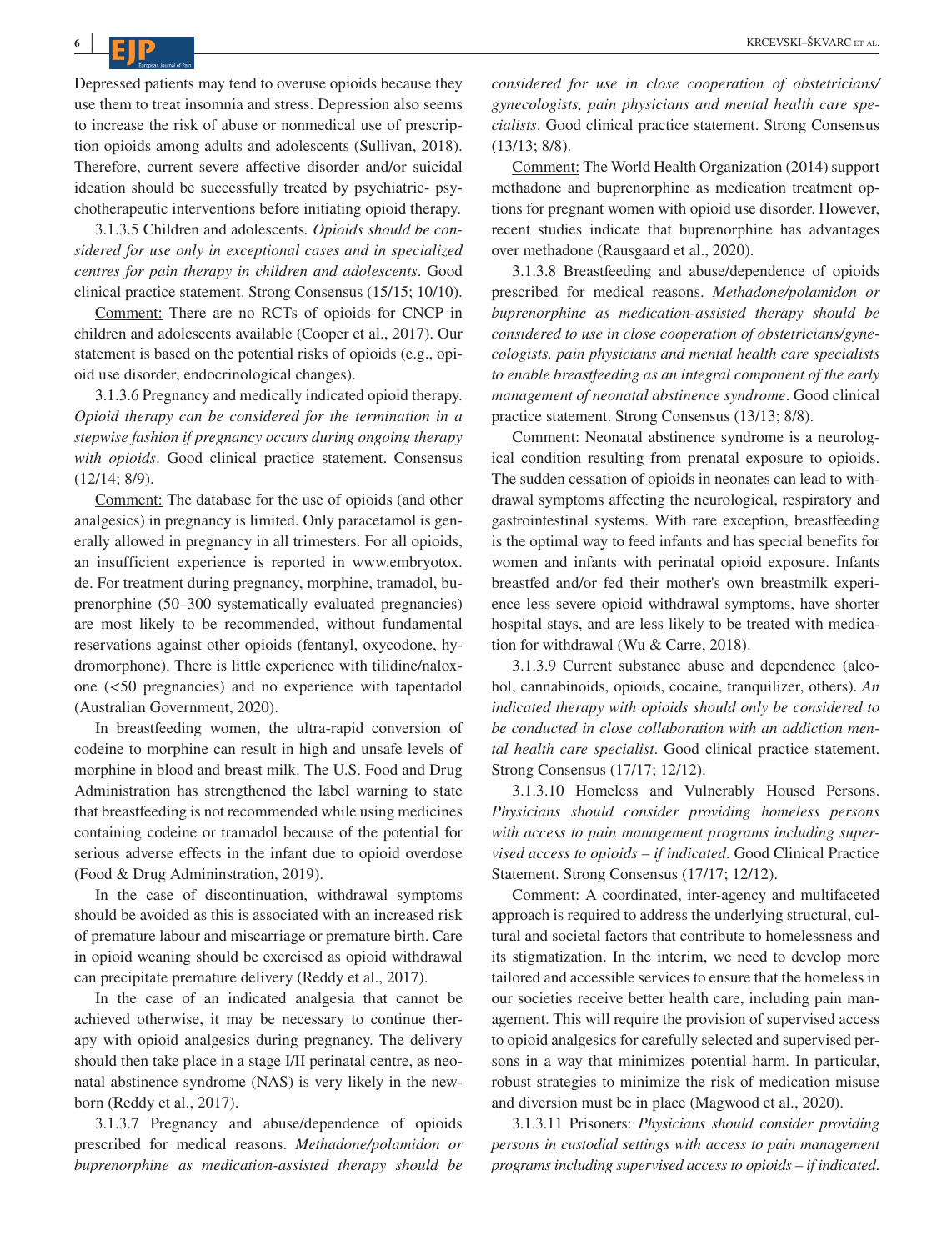Good Clinical Practice Statement. Strong Consensus (17/17; 12/12).

Comment: Prisoner feedback identifies four areas of concern:

- 1. Delays in accessing treatment.
- 2. Prisoners reported that healthcare staff are not perceived as caring and do not always appear to take prisoners' reports of pain seriously.
- 3. Inconsistencies in approaches adopted by different clinicians, particularly when prisoners are moved from one custodial setting to another.
- 4. A perceived reluctance to prescribe opioids when simple non-opioid analgesics prove ineffective.

In prisons, there are additional risks associated with the use of controlled medications including a high prevalence of mental health problems, medication dependence and the potential for diversion and misuse. In circumstances where an appropriate physician evaluation has occurred and the physician is satisfied that a trial of opioid medication is indicated, such therapy may be warranted and appropriate. As in all circumstances where opioids are prescribed, each patient must be kept under close clinical surveillance and every precaution must be taken to ensure the safe-keeping and security of prescribed medications.

In prisons, the issue of opioid diversion or abuse is particularly problematic and may result in harm to the individual prisoner or other inmates. In July 2014, the Prison Healthcare Board and the National Offender Management Service in the UK developed a national prison pain management formulary. When implemented across a national prison service, such a formulary supported (Bradshaw et al., 2017):

- Greater consistency in evidence-based prescribing
- Greater consistency when patients transfer from one custodial setting to another
- Reassurance to the prescribing clinician that the formulary incorporates evidence-based guidance with due regard to the known risks associated with the clinical setting
- Greater transparency and standardization on the use of prescribed medicines as part of pain care pathways in custodial settings

A prison formulary provides a rational, evidence-based approach to the use of analgesic medications for people in prisons (Health & Justice Clinical Reference Group NHS England, 2017).

## 3.1.4 | Comorbidities

3.1.4.1 Renal impairment: *In case of advanced renal insufficiency* (CKD 4: eGFR < 30 ml/min), *buprenorphine, fentanyl*  *or hydromorphone should be considered as preferred*. *Other opioids can be used carefully, but dose education and careful observation are required*. Good clinical practice statement. Strong Consensus (14/14; 9/9).

Comment: In the few available studies, no clear benefits of certain opioids in cases of impaired renal function can be deduced. Recommendations for the use of specific opioids are based mainly on theoretical pharmacokinetic considerations (Mallappallil et al., 2017).

eGFR 30–89 ml/min: All opioids can be used with consideration of reduced dose or frequency. Dose titration should start with lower doses than usual, but should be based on clinical efficacy. Every opioid should be titrated individually, dosing of opioids in renal impairment should be guided by the clinical effect and side effects, not only by biochemistry. Dose reduction or extended dose interval is recommended for transdermal fentanyl, hydromorphone, morphine, oxycodone, tilidine and tramadol. In the case of tapentadol, a dose adjustment is not necessary in the case of slightly or moderately impaired renal function. For severely impaired renal function, use is not recommended due to the lack of data. No dose reduction necessary: Buprenorphine transdermal.

 $eGFR < 30$  ml/min: Buprenorphine, fentanyl or hydromorphone should be preferred.

Haemodialysis: Buprenorphine, fentanyl or hydromorphone should be preferred. Hydromorphone morphine and tramadol are dialysable. Buprenorphine, fentanyl and methadone are not dialysable (King et al., 2011).

Practice tool: Online tool for dose adjustment in renal failure of the Pharmacology Department of the University of Heidelberg:<http://dosing.de/>

3.1.4.2 *Liver cirrhosis: Opioids can be considered when carefully used, but dose reduction and careful observation is needed*. Good clinical practice statement. Strong Consensus (14/14; 9/9).

Comment: In the few available studies, no clear benefits of certain opioids in cases of impaired liver function can be deduced. Recommendations for the use of specific opioids are therefore based mainly on theoretical pharmacokinetic considerations. Every opioid should be titrated individually, dosing of opioids in hepatic impairment should be guided by the clinical effect and side effects, not only by biochemistry. Opioids can be given in patients with liver cirrhosis under close surveillance with cautiously increasing dosage (risk of triggering hepatic encephalopathy, major adverse effects or opioid overdose). Particular attention should be paid to the prevention of constipation in these patients. Note for the dose recommendations for opioids in liver cirrhosis below that due to shunts, changes in first pass metabolism, albumin binding etc. that cannot be easily quantified, dosages are highly individual and adverse effects unpredictable Donbe.

Dose recommendations for opioids in liver cirrhosis (modified according to Weersink et al., 2018).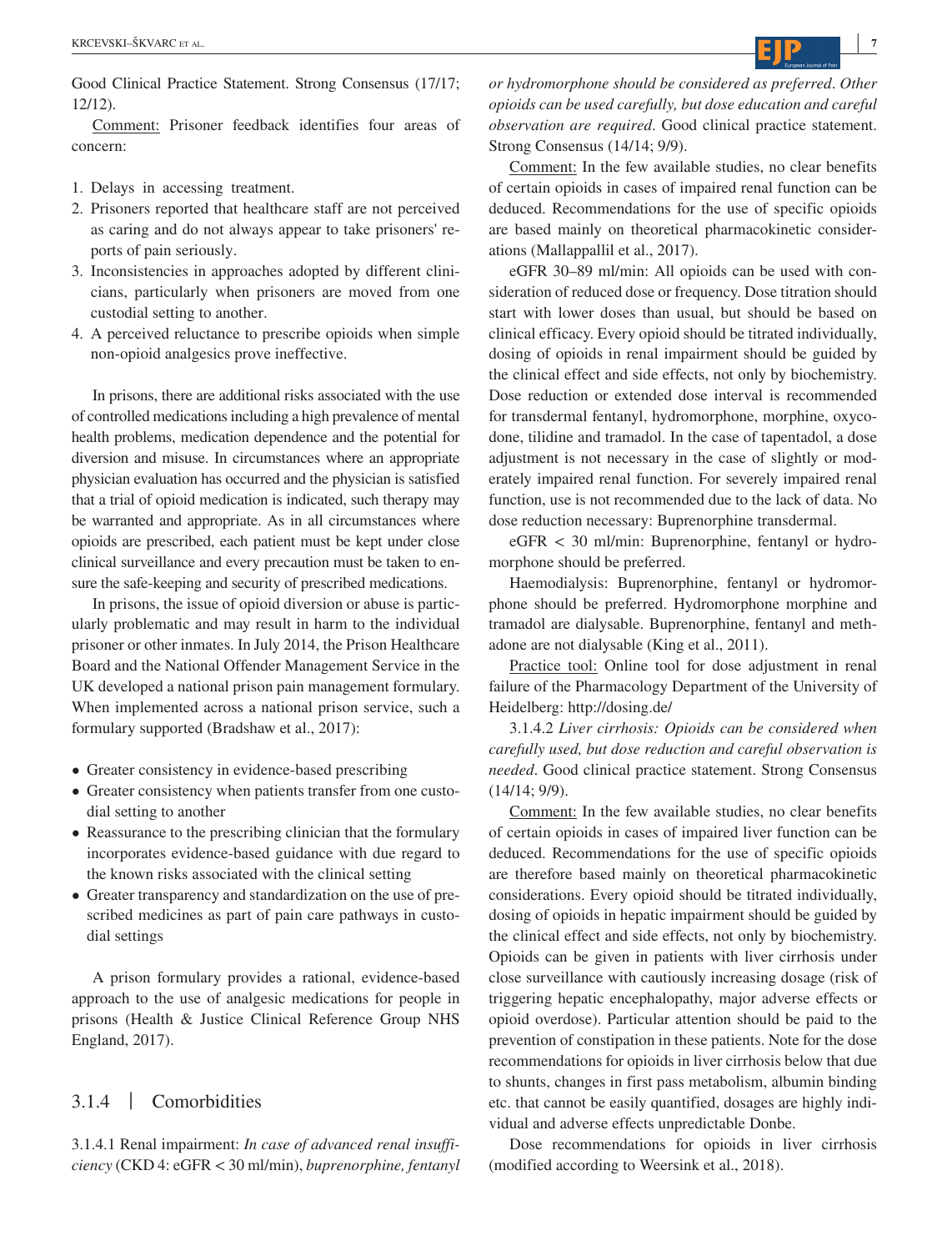| <b>Medication</b> | Child A                            | Child B                            | ChildC                                                                 |
|-------------------|------------------------------------|------------------------------------|------------------------------------------------------------------------|
| Buprenorphine     | No dose adjustment needed          | Start with half of usual dose      | Start with half of usual dose                                          |
| Fentanyl          | Start with half of usual dose      | Start with half of usual dose      | Start with half of usual dose                                          |
| Hydromorphone     | Start with a quarter of usual dose | Start with a quarter of usual dose | Start with a quarter of usual dose                                     |
| Morphine          | Start with half of usual dose      | Start with half of usual dose      | Start with a quarter of usual dose                                     |
| Oxycodone         | Start with a quarter of usual dose | Start with a quarter of usual dose | Start with a quarter of usual dose;<br>double interval between dosages |
| Tapentadol        | No dose adjustment needed          | Start with 50 mg, maximum 150 mg/d | Not recommended                                                        |
| Tramadol          | Start with 50 mg, maximum 200 mg/d | Start with 25 mg, maximum 100 mg/d | Start with 25 mg, maximum 100 mg/d                                     |

3.1.4.3 Short bowel syndrome: *Liquids, capsules and uncoated tablets or transdermal applications can be considered as preferred over oral modified-release formulations (slowrelease, controlled-release or sustained-release) opioids*. Good clinical practice statement. Strong Consensus (13/13; 8/8).

Comment: Patients with short bowel syndrome (SBS) may be at risk for impaired absorption of oral medications. Most medications are absorbed in the stomach and proximal small bowel, and thus their effect is preserved. Entericcoated medications and timed/delayed-release medications, in contrast, may not be absorbed properly and should generally be avoided. When feasible, alternative methods for medication delivery (e.g., liquid, transdermal, suppositories) should be used and medication levels should be monitored (UptoDate, 2020).

Patients with less than 2 meters of the gut are at risk of short bowel syndrome, which can result in compromised absorption of opioids. On the other hand, opioids are also prescribed as antidiarrhoeal agents by gastroenterologists in short bowel syndrome to treat hypermobility.

Preference should be given to dispersible formulations if they are available. Formulations such as liquids, capsules and uncoated tablets are likely to be better absorbed. It may be necessary to avoid oral modified-release formulations (slowrelease, controlled-release or sustained-release) opioids. If a solid dose form of an opioid is to be altered, there is a potential for a shift in side effects and efficacy.

A common strategy to improve medication bioavailability in short bowel syndrome is to increase the prescribed dose – even beyond that 'recommended'. The effect can be monitored by evaluating the balance between analgesia and side effects. Careful monitoring for systemic side effects such as drowsiness, sedation and respiratory depression, especially during the initiation and dose titration phase, are crucial to minimize the risks associated with oral opioids in short bowel syndrome.

Patients with a colostomy are unlikely to suffer significant problems with opioid absorption as opioids are absorbed in the stomach and proximal small intestine. Normal doses and formulations can be used for most patients. In patients with small intestinal stomas (jejunostomy or ileostomy), the ability to use medications normally is largely dependent on the residual length of the small intestine and more dispersible formulations are likely to be better absorbed.

Methadone has some unique pharmacokinetic properties which makes it a valuable option in short bowel syndrome. It is a very lipophilic medication and oral methadone has a bioavailability of nearly 80% of the administered dose compared to 26% for morphine. It is absorbed rapidly from the stomach, and most absorption occurs before transiting beyond the stomach.

## 3.1.5 | Management of complications

3.1.5.1 Constipation: *Treatment with laxatives should be considered prophylactically in most patients*. Good clinical practice statement. Consensus (14/15; 9/10)

Comment: About 60%–80% of patients in opioid therapy suffer from side effects from the gut. Constipation is the predominant complaint, but nausea (partly a central side effect), vomiting, abdominal pain, and distension etc. are also frequently seen (Farmer et al., 2019). A decision regarding the use of prophylactic therapy for constipation and other opioidrelated side effects in the gut is necessary and must be made in each individual case depending on the symptoms. It is a common mistake to define constipation as number of bowel movements, but straining, gas production, hard consistency of stools and abdominal discomfort are more frequent symptoms that need to be taken into consideration. A decision about a prophylactic laxative therapy, if necessary, must be made in each case and depending on the defecation pattern of the patient. In patients with a pre-existing constipation (tendency), the prophylactic administration of laxatives is recommended. In many patients, the administration of laxatives may be necessary during the entire duration of therapy with opioid-containing analgesics. According to the clinical experience of the TF, the constipation-promoting effect of opioids may vary between patients.

The preference of a specific medication (including peripherally acting opioid antagonists for prophylaxis and therapy of opioid-induced constipation) is not possible due to variation in practice between countries. Suggestions for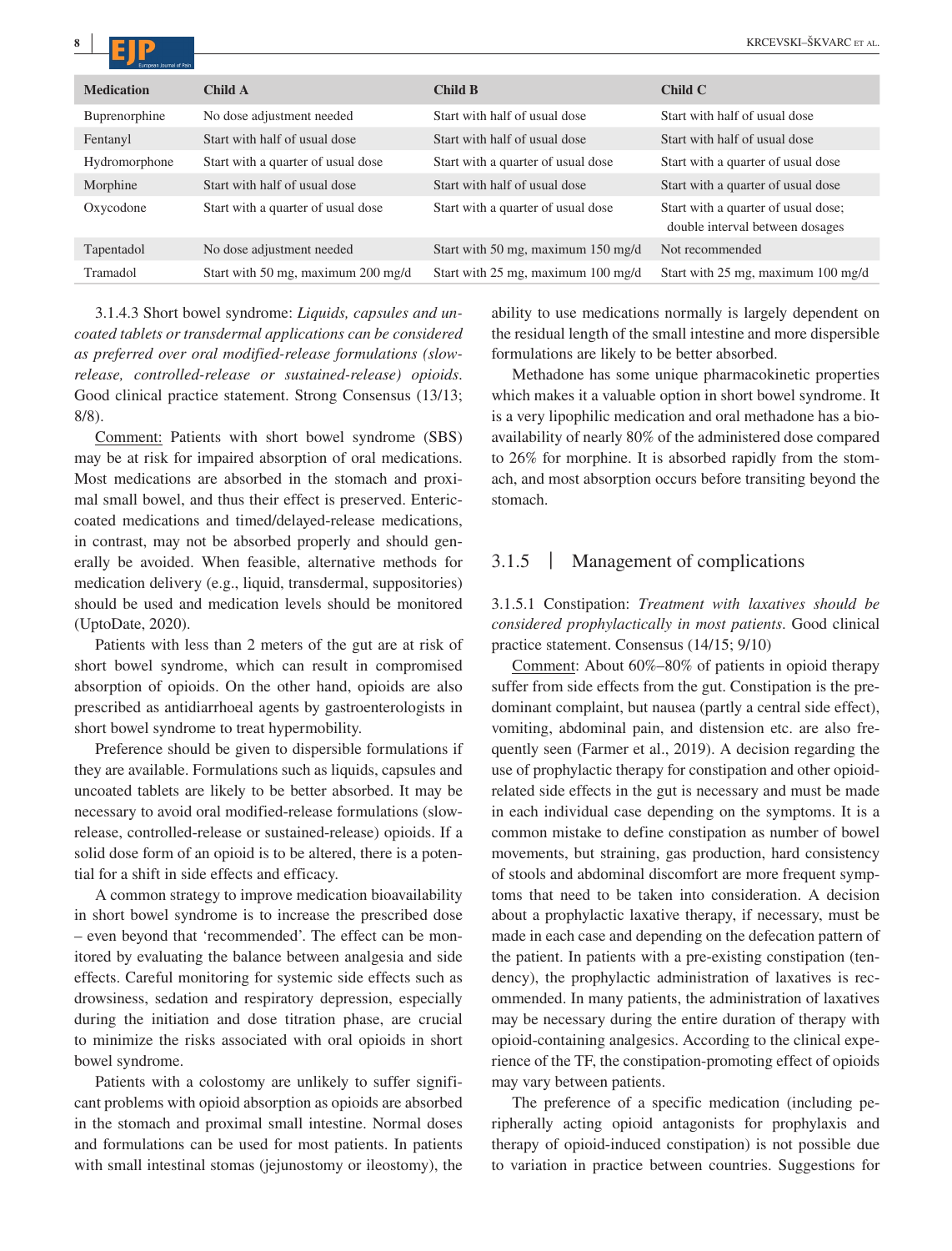a stepwise medication (including peripherally acting opioid antagonists) approach can be found in the literature (e.g., Farmer et al., 2019).

3.1.5.2 Nausea and vomiting: *An antiemetic treatment can be considered in some patients at the beginning of the therapy. After about 2–4 weeks, discontinuation of antiemetic therapy should be considered*. Good clinical practice statement. Strong Consensus (15/15; 10/10).

Comment: According to the clinical experience of the TF, the emetic effect of opioids may vary between patients. Opioid-induced nausea and vomiting are experienced by up to 40% of pain patients with no history of emesis. However, because this is an inconsistent consequence of opioid therapy, prophylactic antiemetics are generally not prescribed. In most patients, tolerance to the emetic effect of opioids develops after 2–4 weeks, routine administration of antiemetics is not necessary.

There are no controlled studies on the use of antiemetics for the treatment of opioid-induced nausea in CNCP. The preference of a specific medication for prophylaxis and therapy of opioid-induced constipation is not possible due to variation in practice between countries. Antihistamines, neuroleptics, prokinetics and setrons (5-HT3 receptor antagonists) may be used.

3.1.5.3 Psychiatric side effects: *If somnolence, delirium, hallucinations, nightmares, persistent anxiety/depression suicidal ideation occur*, *dosages should be considered for reduction as much as possible or therapy should be considered to be switched to another opioid*. Good clinical practice statement. Strong Consensus (15/15; 10/10).

Comment: For details see Sivanesan et al., 2016. Psychiatric consultation should be considered.

3.1.5.4 Myoclonic movements: *If myoclonic movements occur*, *dosages should be considered for reduction as much as possible or therapy should be considered to be switched to another opioid*. Good clinical practice statement. Strong Consensus (16/16;11/11).

Comment: Myocloni mainly occur by a glucuronide metabolite of morphine and hydromorphone accumulation in renal impairment (Mercadante, 1998).

3.1.5.5 Increase of pain severity. *In case of an increase of pain severity, a clinical assessment should be considered to differentiate between progression of the disease, tolerance and opioid-induced hyperalgesia*. Good clinical practice statement. Strong Consensus (15/15; 10/10).

Comment: It is important to identify different reasons for increase of pain intensity prior to a change in management plan:

Progression of the disease: In some CNCP syndromes, the clinical picture can deteriorate, which in turn can lead to an increase in nociception. For example, in the case of osteoarthritis, the movement-dependent pain can be increased with damage of the joint cartilage.

Tolerance: Tolerance to opioid analgesia may develop after ongoing exposure to the drug. The same dose of drug administered over time produces less analgesic effect. The rate of onset and extent of tolerance development is variable depending on the individual drug and patient characteristics (Colvin et al., 2019).

Opioid-induced hyperalgesia (OIH): There are no internationally accepted and/or validated criteria to diagnose. OIH can be considered present when symptoms worsen even with an increase in opioid dose (and worsening in disease/ tolerance have been excluded) and when these symptoms and signs are present:

(i) increased nociception over time

(ii) tendency to spread to other areas

(iii) hyperalgesia to external stimuli (Colvin et al. 2019).

Suggested Clinical Criteria for Diagnosing OIH (Eisenberg et al., 2015):

- Increased pain intensity during ongoing opioid treatment.
- No evidence for underlying disease progression.
- No evidence for either clinical or pharmacological opioid withdrawal (i.e., symptoms and signs of opioid withdrawal; increased pain as a result of the end of previous opioid dose effect).
- No evidence for opioid tolerance: to be tested clinically by decreased pain in response to an adequate opioid rescue dose.
- Decrease in pain intensity in response to a reduction in opioid dose (gradual dose reduction might be required to avoid abstinence syndrome).
- No evidence for addictive behaviour.

OIH can be differentiated from worsening in disease and tolerance by reducing dose and monitoring response (Colvin et al., 2019).

3.1.5.6 Opioid induced hyperalgesia. *Opioids should be considered for reduction as much as possible*. Good clinical practice statement. Strong Consensus (15/15; 10/10)

Comment: For details see Bannister (2015).

3.1.5.7 Tolerance. *In case of tolerance development, a dose increase (bearing in mind guidance on opioid dose limits), opioid switch or opioid withdrawal should be considered*. Good clinical practice statement. Strong Consensus (15/15; 10/10).

Comment: In the context of LTOT, there may be a reduction in analgesic effectiveness (tolerance). As a rule, no more than two opioid changes should be carried out with tolerance development. Continued tolerance development with a repeated need for dose adjustment even after opioid changes is not useful for obtaining a clinically relevant effect (responder). Instead of a further opioid rotation, a stepwise opioid reduction or opioid withdrawal should be performed.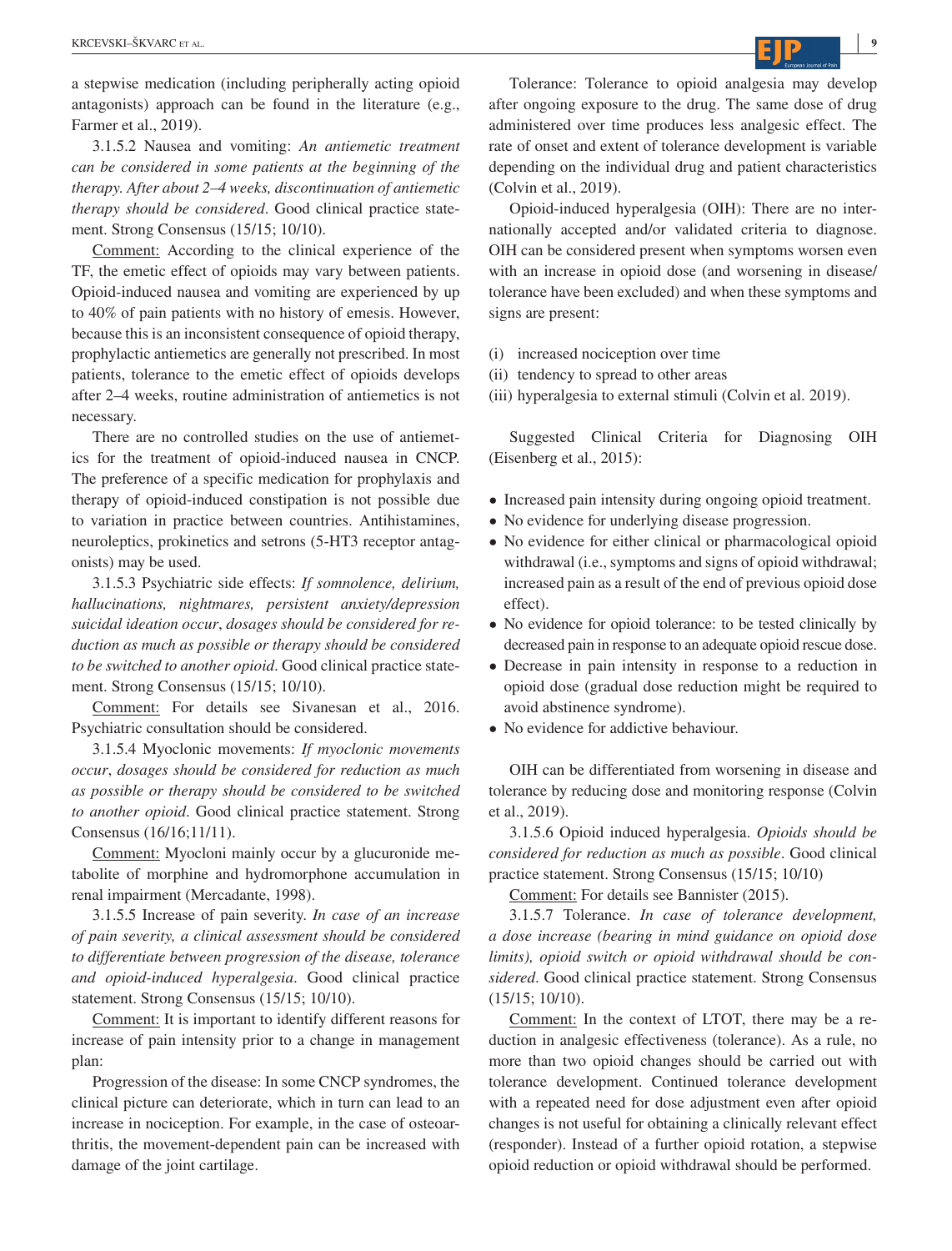**<sup>10</sup> <sup>|</sup>**

3.1.5.8 Pruritus. *Opioid dosages should be considered for reduction as much as possible or switch to another opioid should be considered*. Good clinical practice statement. Strong Consensus (15/15; 10/10).

Comment: For details see Reich and Szepietowski (2010).

3.1.5.9 Urinary retention. *Opioid dosages should be considered for reduction as much as possible or switch to another opioid should be considered*. Good clinical practice statement. Strong Consensus (16/16; 11/11).

Comment: More details in Verhamme et al. (2008).

3.1.5.10 Hypogonadism. *A screening for hypogonadism can be considered. These treatment options can to be considered: decreasing dosages (if applicable), opioid rotation and hormone replacement*. Good clinical practice statement. Strong Consensus (14/14;9/9).

Comment: Long-term opioid therapy can lead to central hypogonadism in women and in men. Clinically, patients with opioid-induced hypogonadism mainly suffer from sexual dysfunction and infertility (Antony et al., 2020). The prevalence of patients with opioid-induced hypogonadism ranges from 19% to 86%, depending on the criteria for diagnosis of hypogonadism (Coluzzi et al., 2018).

The evaluation of serum testosterone levels can be considered in male LTOT opioid users. Testosterone can be replaced, in both men and women, as a transdermal patch, gel or by injection based on the clinical profile of individual and shared decision making on the potential benefits and harms of testosterone therapy (Coluzzi et al., 2018; Seyfried & Hester, 2012). Careful monitoring is required as sideeffects include site reactions, polycythaemia and increased risk of prostate cancer in men and menstrual irregularities and hirsutism in women. Oestrogen replacement therapy is best monitored by a gynaecologist (Seyfried & Hester, 2012).

3.1.5.11 Sleep-related breath disorders. *Opioid treatment should be considered for discontinuation if sleep-disordered breathing occurs and does not improve despite optimization of breathing therapy and/or reduction or cessation of other medications with negatively affect respiration (hypnotics, antipsychotics) - if possible*. Good clinical practice statement. Strong Consensus (15/15; 10/10).

Comment: Opioids are associated with several types of sleep-disordered breathing, including sleep-related hypoventilation, central sleep apnoea (CSA) and obstructive sleep apnoea (OSA) (Rosen et al., 2019). The risk increases with simultaneous intake of tranquilizers/hypnotics and morphine equivalence doses of  $\geq 200$  mg/d (Correa et al., 2015). Opioids should only be started in patients with sleep-related breathing disorders after very carefully balancing potential benefits and risks.

Adaptive servoventilation and bilevel positive airway pressure ventilation were effective according to some reports in CSA (Correa et al., 2015). Opioid withdrawal improves the symptoms of sleep-disordered breathing (Schwarzer et al., 2015).

3.1.5.12 Problematic use of prescribed opioids

3.1.5.12.1 Terms and criteria. *There is no universally accepted terminology and diagnostic criteria available which capture all aspects of problematic use of opioids prescribed for CNCP*. Good clinical practice statement. Consensus (13/14; 8/9).

Comment: A systematic review of the Analgesic, Anesthetic and Addiction Clinical Trial Translations Innovations Opportunities and Networks (ACTTION) publicprivate partnership with the US FDA and the American Pain Society (APS) found that the existing terms of misuse, abuse, dependence, addiction, aberrant medication behaviour, etc. from consensus efforts, review articles, and major institutions and agencies are often defined inconsistently and idiosyncratically (Smith et al., 2013). The terms 'aberrant medication behaviour, abuse and addiction might be pejorative or stigmatizing in some contexts. The terms 'Using medication not as prescribed or intended,' non-medical use, substance use disorder/dependence are considered to be more appropriate (Scholten et al., 2017).

The International Classification of Diseases (ICD) and the Diagnostic and Statistical Manual (DSM) are commonly used in illicit substance use research and clinical practice. Of importance, the ICD 10 and DSM classification systems were not designed specifically to address the pharmaceutical medication use in patients using medications under medical supervision. In the field of prescribed pain medicine, however, they remain controversial (Campbell et al.2016), particularly as issues of tolerance and withdrawal, which are often used as key criteria for substance use disorders, are to be expected with prolonged use of prescribed opioids. Purely physical symptoms are insufficient for a diagnosis of dependence.

The diagnostic criteria of DSM-5 (American Psychiatric Association (APA), 2013) have been frequently used to assess problematic use of opioids prescribed for chronic pain in pain medicine (Vowles et al. 2015). APA explicitly states that these criteria are not appropriate for individuals taking opioids under appropriate medical supervision. In rendering a diagnosis of opioid use disorder (OUD), the criteria tolerance and withdrawal are not considered met if the individual is prescribed an opioid by a licensed clinician (Supplementary Material 1, box 1). Questions have been raised about the validity of the new definition, the adequacy of field testing, the potential cultural and social biases embodied in the new approach, and the clinical and epidemiological effects of the lowered diagnostic thresholds (Degenhardt et al., 2015).

The Pain and Opioid IN Treatment (POINT) cohort was a 2 - year prospective cohort study of 1514 people prescribed opioids for their chronic pain who were recruited in 2012– 13 from community-based pharmacies across Australia. After giving patients the Composite International Diagnostic Interview about their opioid use, patients were categorized as having opioid use disorders by ICD-10, the ICD-11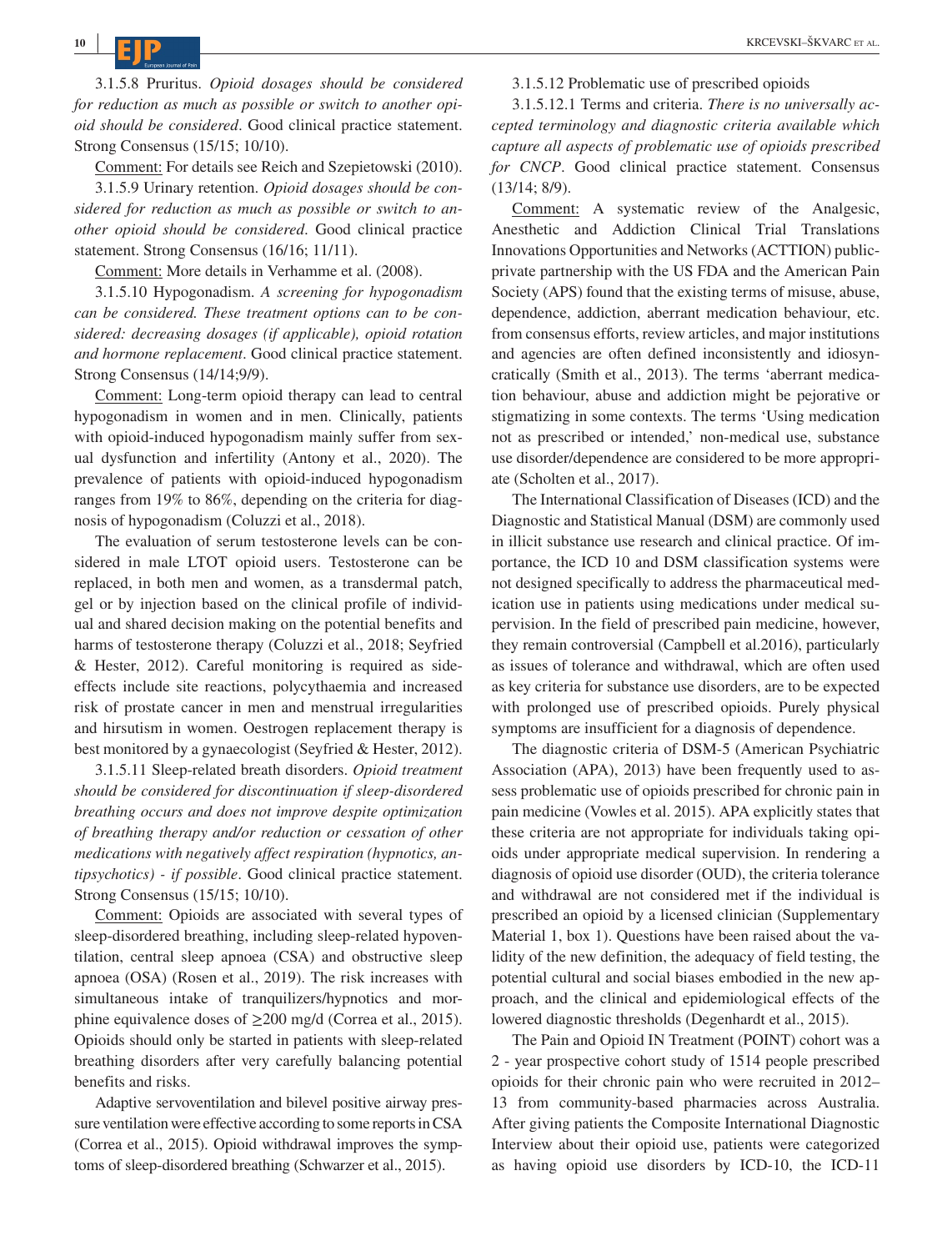(Supplementary Material 1, box 2), DSM-IV and DSM-5. Classification of problematic pharmaceutical opioid use varied across editions of ICD and DSM. The much lower levels of agreement between DSM-5 and other definitions than between other definitions might be attributed to DSM-5 containing an increased number of criteria and treating dependence and problematic use as a continuum. The more parsimonious ICD-11 dependence definition showed excellent model fit and excellent agreement with previous classificatory systems (Degenhardt et al., 2015).

Recently, Ballantyne et al. (2019) have suggested a new category of problematic use of prescribed opioids, called Opioid Dependence. They argue that some patients with chronic pain on LTOT can develop a complex refractory dependence syndrome which inhibits tapering of opioids (Supplementary Material 1, box 3). These patients do not fit into DSM-5 criteria of OUD. The authors do not report how many of these criteria must be met to diagnose an Opioid Dependence.

One major component of the opioid crisis in North America was problematic use of prescribed opioids associated with mortality. Recently, the rise in opioid prescribing is causing increasing concern in Europe (Kalkman et al., 2019, 2020). The prevalence rates of opioid misuse and dependence vary widely depending on the setting, country and the criteria and methods of assessment used: Some reviews have found wide variability in rates of opioid misuse and harmful opioid use in patients with opioids prescribed for chronic pain (Minozzi et al., 2013; Voon et al., 2017; Vowles et al., 2015). Many of these same reviews also highlighted significant heterogeneity in this literature and some methodological shortcomings (e.g., Voon et al., 2017; Vowles et al., 2015). For example, a systematic review found rates of misuse averaged between 21% and 29% (range, 95% confidence interval [CI]: 13%–38%) and rates of addiction averaged between 8% and 12% (range, 95% CI: 3%–17%) in patients with opioids prescribed for chronic pain (Vowles et al., 2015). In addition, 36 of 38 studies included in the review were conducted in the United States, with only two studies conducted in Europe. The prevalence rate of abuse was 0.08%–0.3% in a prospective study in a Norwegian database and of addiction was 14.4%–19.3% in a cross-sectional study in a Danish pain clinic (Vowles et al., 2015).

A systematic review on predictors of misuse among patients with outpatient opioid prescriptions found that the following factors were associated with the development of misuse: any current or previous substance use (odds ratio [OR] 3.55; 95% confidence interval [CI] 2.62–4.82), any mental health diagnosis (OR 2.45; 95% CI 1.91–3.15), younger age (OR 2.19; 95% CI 1.81–2.64) and male sex (OR 1.23; 95% CI 1.10–1.36) (Cragg et al., 2019).

*3.1.5.12.2 There is a transition of patient behaviour between intended use, unintended use/consumption (misuse), harmful use (abuse) and dependent ('addicted') use of*  *opioids prescribed for medical reasons*. Good clinical practice statement. Strong Consensus (13/14; 8/9).

Comment Example definitions:

- Intended use: Prescription and use of opioids for indications mentioned in this position paper (e.g., post-zoster neuralgia).
- Misuse (improper prescription by a physician): prescription of opioids for contraindications mentioned in this paper (e.g., primary headaches).
- Misuse (Improper use by physician and/or patient): prescribing (physician) and taking opioids (patient) prescribed for the intended purpose despite lack of efficacy for potential indications mentioned in this paper.
- Abuse (non.medical use): use of opioids by patients for psychotropic purposes (e.g., sedation).
- Dependence: boiling out of a fentanyl patch for intravenous injection for intoxication purposes.

3.1.5.12.3 Screening. *Screening instruments such as the Current Opioid Misuse Measure (COMM®) or the short version COMM-9 can be considered to screen for abuse of prescribed opioids*. Good clinical practice statement. Strong Consensus (14/14; 9/9).

Comment: The Current Opioid Misuse Measure (COMM®) is a commonly used self-report 17-items instrument to identify and monitor aberrant opioid-related behaviour in people with chronic pain on opioid therapy (Butler et al. 2010). A validated German version is available (Just et al., 2018). A validated English short version with 9-items is available (McCaffrey et al., 2019).

Practice tool: Current Opioid Misuse Measure (COMM®) <https://www.ncbi.nlm.nih.gov/pmc/articles/PMC2955853/>

*3.1.5.12.4 Diagnosis. Additional clinical criteria (see table 5) to DSM-5 opioid use disorder criteria and/or the ICD 11 opioid dependence criteria can be considered for use to evaluate for opioid use disorder*. Good clinical practice statement. Strong Consensus (13/13; 8/8).

Comment: For additional criteria see Table 1

3.1.5.12.5 Management. *A collaboration with an opioid use disorder treatment specialist in case of problematic use of opioids prescribed for chronic pain should be considered if available*. Good clinical practice statement. Strong Consensus (17/17; 12/12).

*3.1.5.12.6 Treatment options for opioid use disorder. These treatment options can be considered in the view of the local resources and national legislation*

- *Opioid tapering [outpatient, inpatient (e.g., pain or addiction/psychiatric department)]*
- *Continuation of therapy with a stable opioid dose to sustain pain relief or minimize withdrawal symptoms. Also*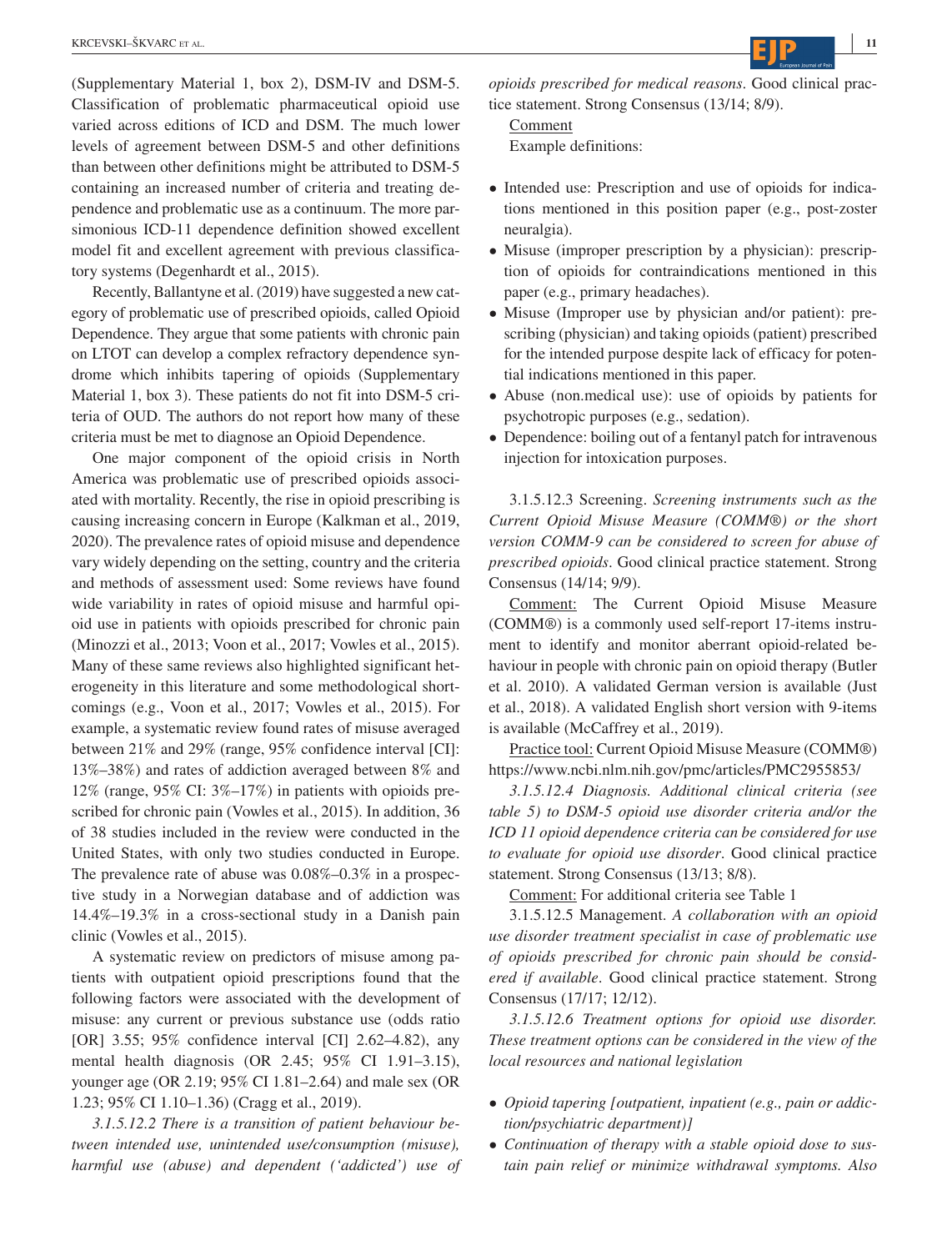#### **TABLE 1** Non-specific signals for misuse, abuse and dependence (Häuser et al., 2020)

*Non-specific signals for misuse*

- Ingestion despite low to no efficacy
- Changing pain localization, multilocular spread (generalisation) of pain, transformation to primary pain under ongoing therapy
- Opioid-induced hyperalgesia (tendency to spread pain, increase in pain sensitivity and opioid resistance)

*Non-specific signals of abuse/dependence:*

- High at rest pain and discrepancy between pain indication and behaviour
- Demanding a specific opioid, especially short-acting and/or fast acting opioids
- Opioid use mainly for symptom relief other than pain (distress, anxiety, fear, depression, sleep disturbance)
- Unconcerted increases in dosage
- Urging an increase in dose without improving symptoms/function or despite an increase in side effects
- Repeated unreliability (unpunctuality, non-appearance) or lack of compliance
- Concealed use of substances with addictive potential (discrepancies in drug monitoring)
- Urging the prescription of more psychotropic substances
- Change of the agreed intake intervals, independent adjustment as required
- Defence against changes in therapy
- Changes in character under therapy (e.g. impulse control disorders) and other new psychiatric symptoms
- Misuse of other substances for psychotropic purposes
- Increase of irritability, depression, anxiety, nightmares under therapy

*Signals of psychological dependence:*

- Persistent resistance to changes in medication despite
- Ineffectiveness and/or symptoms of a medically undesirable psychotropic effect (euphoria, sedation, anxiety relief)
- Psychotropic (mostly dose-dependent) side effects (fatigue, listlessness, concentration disorders)
- Injection of oral/transdermal administration forms
- Intravenous and oral application of transdermal systems
- Forged prescriptions
- Steal/Borrow Opioids
- Implausible hoarding of prescribed opioids
- Concealed/denied reference by other doctors
- Illicit use of other psychotropic substances including other opioids
- Frequent loss of prescriptions
- Requiring a parenteral route of administration
- Trade of opioids with third parties
- Loss of control (e.g. repeated episodes of dosage increases or increasingly needs-based intake despite clear agreement/warning, clear immediate negative consequences of taking medication in the private and social environment)
- Compulsory use

*consider psychological therapies, and/or regular urine drug testing (or other specimen) to exclude use of other opioids and or other psychoactive substances*.

• *Buprenorphine or methadone/polamidon therapy with psychological therapies – if available- with regular urine drug testing (or other specimen) to exclude the use of other opioid and or other psychoactive substances*

Good clinical practice statement. Strong Consensus (14/14; 9/9).

Comment: For patients with prescription opioid use disorder, long-term maintenance of opioid agonists is associated with less prescription opioid use and better adherence to medication and psychological therapies for opioid dependence compared with opioid taper or psychological treatments alone. Methadone maintenance was not associated with differences in therapeutic efficacy compared with buprenorphine maintenance treatment. Evidence quality was low to moderate (Nielsen et al., 2016). There is some evidence that psychological therapies can aid in reducing both pain interference and opioid misuse in those who are using opioids in a harmful manner (Garland et al., 2019; Vowles et al., 2019).

Multi-substance dependence (e.g., Benzodiazepines, illegal medications together with prescription opioids) is not an indication for a pain specialist, but for specialist addiction treatment.

*3.1*.*5.12.7 Opioid tapering: Cessation of opioids should be considered to be done gradually. In particular, dose reduction should be slow after a long period of opioid administration and/or when it concerns long-acting opioids*. Good clinical practice statement. Strong consensus (16/16; 11/11).

Comment: The CDC guidelines state that a decrease of 10% per month is a reasonable starting point if patients have taken opioids for a year or longer. A decrease of 10% per week may work for some patients who have taken opioids for a shorter time (weeks to months) (CDC, no date).

Practice tools: Opioid tapering for inpatients (see Supplementary Material 2) and opioid tapering for outpatients (see CDC, no date).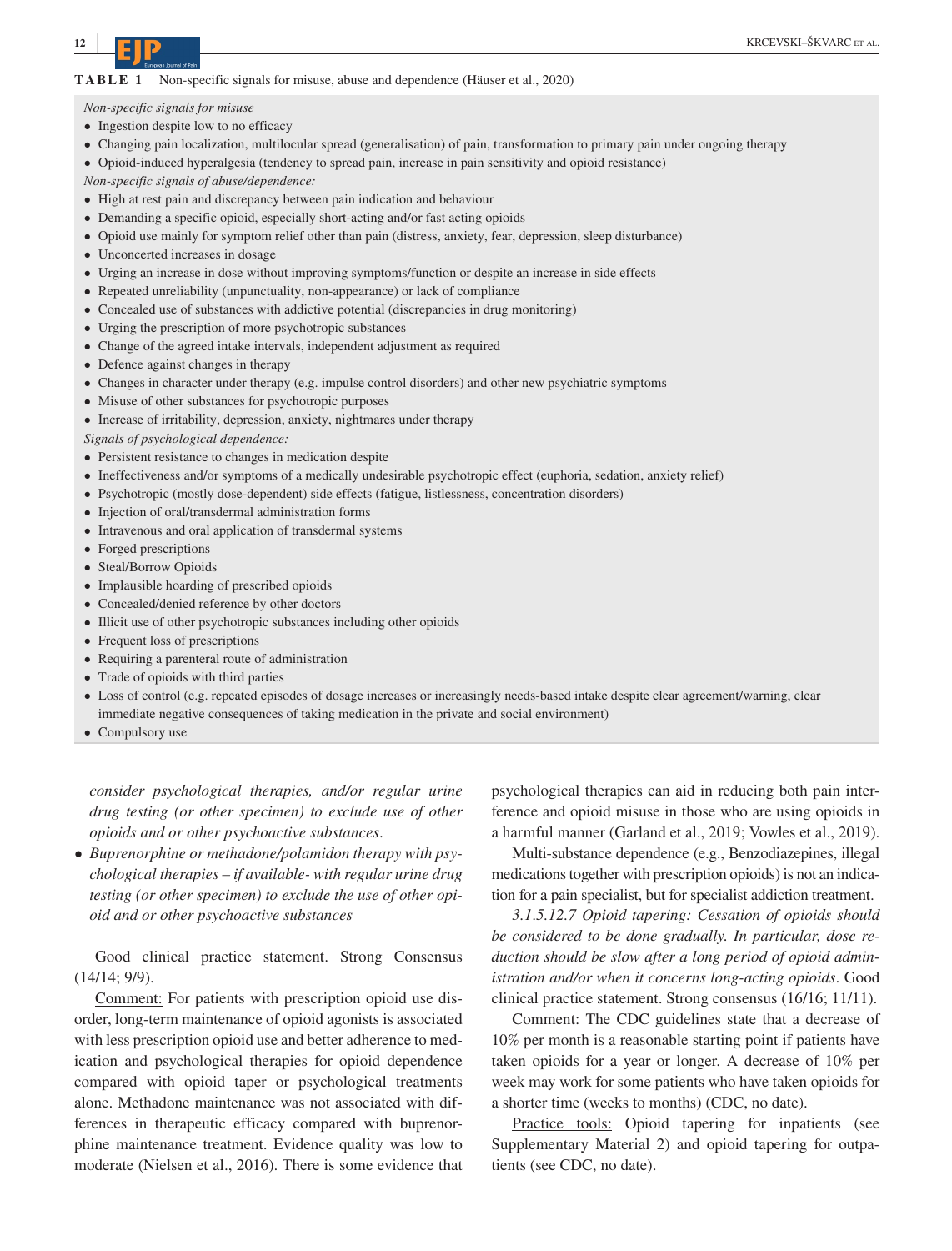*3.1*.*5.12.8 Medication support of opioid tapering. Opioid tapering can be considered to be done with or without medication support (e.g., tricyclic antidepressants, gabapentinoids, clonidine)*. Good clinical practice statement. Consensus (13/14; 8/9).

## 3.1.6 | Prevention of non-medical use of prescribed opioids

3.1.6.1. Acute pain therapy after surgical and interventional procedures. *Acute pain therapy by opioids after surgical and interventional procedures should be considered to be tailored and discontinued as soon as clinically indicated*. Good clinical practice statement. Strong Consensus (16/16; 11/11).

Comment: Part of the opioid epidemic in the US is attributed to the continuation of opioid treatment started in hospitals for acute pain (Mir et al., 2019). Multimodal pain management including regional anaesthesia techniques should be used perioperatively to avoid or decrease the need of opioids of patients who might be on preoperative opioids. At discharge, if opioids are still required, they should be prescribed with tailored approaches (Hill et al. 2017). Communication between hospitals and the community/primary healthcare team is very important. In individual cases, if opioids are still needed after the usual period of postoperative or interventional pain, interdisciplinary non-opioid interventions should be initiated.

*3.1*.*6.2* Other measures. *We suggest these measures to identify and prevent abuse and misuse of prescribed opioids: risk-screening tools, controlled-substance agreements and compliance monitoring. Weak recommendation*. Strong Consensus (16/16; 11/11).

**Comment** 

Evidence summary

PICO: Population: Patients with chronic noncancer pain with opioid therapy. Intervention: Measures to identify and prevent abuse and misuse of prescribed opioids. Comparator: No measures and/or treatment as usual. Outcome: Nonmedical use of prescribed opioids.

A systematic review (search of literature May 1, 2007-January 18, 2013) found weak to moderate evidence supports the value of thorough patient assessment, risk-screening tools, controlled-substance agreements, careful dose titration, opioid dose ceilings, compliance monitoring and adherence to practice guidelines. Moderate to strong evidence suggests that prescribing tamper-resistant opioids may help prevent nonmedical use but may also have the unintended consequence of prompting a migration of users to other marketed opioids, heroin or other substances. Similarly, preliminary evidence suggests that although recent regulatory and legal efforts may reduce non-medical use, they also impose barriers to the legitimate treatment of pain (Argoff et al., 2014).

A systematic review found that the following factors associated with the development of non-medical use: any current or previous substance use (OR 3.55; 95% confidence interval [CI] 2.62, 4.82), any mental health diagnosis (OR 2.45; 95% CI 1.91, 3.15), younger age (OR 2.19; 95% CI 1.81, 2.64) and male sex (OR 1.23; 95% CI 1.10, 1.36) (Cragg et al., 2019). We recommend a careful review of the indication for opioid treatment in these patients and, in opioids are prescribed, close monitoring of patients.

## **4** | **DISCUSSION**

We discuss some similarities and differences between the existing guidelines, including those from Canada (Busse et al., 2017), the United States Centers for Disease Control (US CDC; Dowell et al., 2016) and the European clinical practice recommendations.

The Canadian and US CDC guidelines are focussed on the prevention and treatment of opioid use disorder. The recommendations to manage prescription opioid disorder of people with chronic pain are similar between the three guidelines. Some North American recommendations such as the prescription of tamper-resistant formulations to prevent from oral to nasal or intravenous injection or of naloxone to patients receiving opioids who are identified as at risk due to high dose, medical history, or comorbidities to treat overdosages cannot be found in the European Clinical Practice Recommendations because these treatment options are not available in most European countries.

All guidelines recommend avoiding prescribing opioids and tranquilizers/sedatives simultaneously and give guidance on the management of sleep-related breathing disorders. Statements for special patients' populations (seniors, pregnancy, mental health conditions) can be found in the US CDC and European guidelines.

The European Clinical Practice Recommendations give guidance for the management of frequent (e.g. nausea, constipation) and rare (e.g. hyperalgesia) side effects, for special clinical populations (e.g. children and adolescents, prisoners) and for special situations (e.g. liver cirrhosis, short bowel syndrome) highlighting the aspiration of the project to assist primary care physicians and specialists.

## **5** | **CONCLUSIONS**

If a trial with opioids is conducted, detailed knowledge and experience are needed to adapt the opioid treatment to a special patient group and/or clinical situation and to manage side effects effectively. Therefore, the European Pain Federation calls for continuous medical education on the correct use of opioids. Collaboration of medical specialties and all health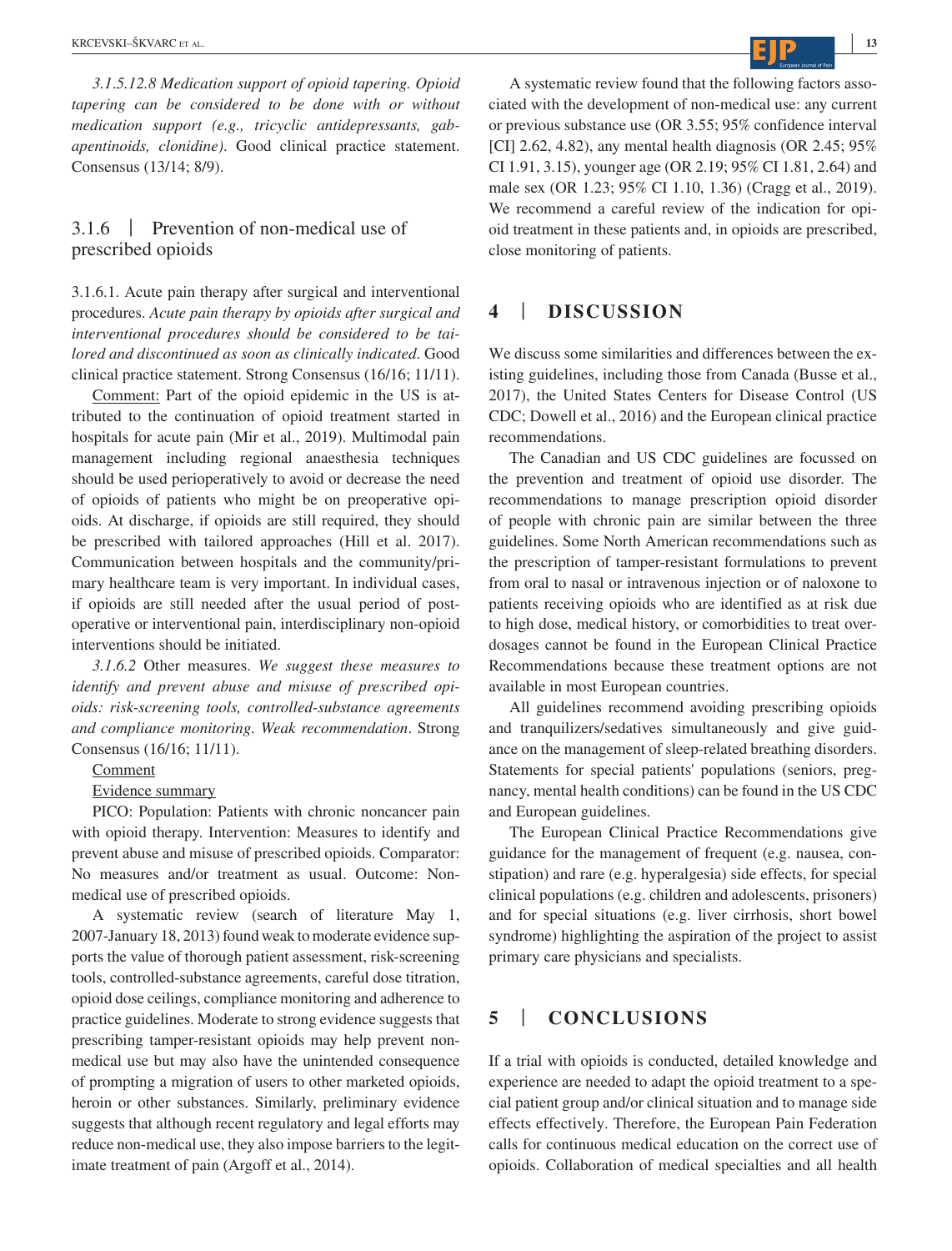care professionals is needed for some special populations and clinical situations.

### **ACKNOWLEDGEMENTS**

The authors thank Sarah Badreh, Melinda Borzsak-Schramm, Christel Geevels and Sam Kynman (EFIC's executive office) for organizational support.

## **CONFLICTS OF INTEREST**

Eric Buchser received research funding by Medtronic. Gert Doom received personal fees for advisory board activities by Janssen (Belgium). Asborn Drewes: received research grant by Grünenthal, personal fees for advisory board and/ or speaker's activities by Kyowa-Kirin. Bart Morlion received grants and/or honoraria for clinical research by Novartis, Pfizer, Janssen, Shionogi; for speaker's activities by Grünenthal, Lilly, Mundipharma, Pfizer and for consultancy activities by Astellas, Boehringer Ingelheim, Grünenthal, Janssen, Mundipharma, TEVA, GSK, Kyowa-Kirin, Pfizer, Lilly, Boston Scientific, P&G. Tony O'Brien received an educational grant to Marymount University Hospital & Hospice in support of an international conference to celebrate the 150th anniversary of the foundation by Napp Educational Foundation and received personal fees (lectures) from Mundipharma, Kyowa Kirin and Shionogi Esther Pogatzi- Zahn received research grants by Grünenthal and Mundipharma and personal fees for advisory board and/ or speaker's activities by MSD, ArcelRx, Janssen-Cilag and Fresenius Kabi. Thomas Tölle TT received honoraria for consultancies, travel grants, and speaking fees for AOP Orphan, Almiral Hermal, Bionest Partners, Benkitt Renkiser, Grünenthal, Hexal, Indivior, Kaia Health, Lilly, Medscape, Mundipharma, MSD, Novartis, Pfizer, Recordati Pharma, Sanofi-Aventis, and TAD Pharma. The other authors have no financial conflicts of interest to declare.

## **AUTHOR CONTRIBUTIONS**

WH performed the search of literature. All authors participated in developing the clinical practice recommendations. NKS, KV and WH wrote the manuscript. All authors discussed, commented on the manuscript.

## **ORCID**

*Winfried Häuser* **b** <https://orcid.org/0000-0002-3742-729X>

## **REFERENCES**

- Abdulla, A., Adams, N., Bone, M., Elliott, A. M., Gaffin, J., Jones, D., Knaggs, R., Martin, D., Sampson, L., & Schofield, P.; British Geriatric Society. (2013). Guidance on the management of pain in older people. *Age and Ageing*, *42*(Suppl 1), i1–57.
- Allegri, N., Mennuni, S., Rulli, E., Vanacore, N., Corli, O., Floriani, I., De Simone, I., Allegri, M., Govoni, S., Vecchi, T., Sandrini, G., Liccione, D., & Biagioli, E. (2019). Systematic review and meta-analysis on

neuropsychological effects of long-term use of opioids in patients with chronic noncancer pain. *Pain Practice*, *19*, 328–343.

- American Psychiatric Association (APA). (2013). *Diagnostic and statistical manual of mental disorders* (5th ed.). American Psychiatric Publishing.
- Antony, T., Alzaharani, S. Y., & El-Ghaiesh, S. H. (2020). Opioidinduced hypogonadism: Pathophysiology, clinical and therapeutics review. *Clinical and Experimental Pharmacology and Physiology*, *47*, 741–750. <https://doi.org/10.1111/1440-1681.13246>
- Argoff, C. E., Kahan, M., & Sellers, E. M. (2014). Preventing and managing aberrant drug-related behavior in primary care: Systematic review of outcomes evidence. *Journal of Opioid Management*, *10*, 19–134. <https://doi.org/10.5055/jom.2014.0201>
- Baldo, B. A. (2018). Opioid analgesic drugs and serotonin toxicity (syndrome): Mechanisms, animal models, and links to clinical effects. *Archives of Toxicology*, *92*, 2457–2460. [https://doi.org/10.1007/](https://doi.org/10.1007/s00204-018-2244-6) [s00204-018-2244-6](https://doi.org/10.1007/s00204-018-2244-6)
- Ballantyne, J. C., Sullivan, M. D., & Koob, G. F. (2019). Refractory dependence on opioid analgesics. *Pain*, *160*, 2655–2660. [https://doi.](https://doi.org/10.1097/j.pain.0000000000001680) [org/10.1097/j.pain.0000000000001680](https://doi.org/10.1097/j.pain.0000000000001680)
- Bannister, K. (2015). Opioid-induced hyperalgesia: Where are we now? *Current Opinion in Supportive & Palliative Care*, *9*, 16–21. [https://](https://doi.org/10.1097/SPC.0000000000000137) [doi.org/10.1097/SPC.0000000000000137](https://doi.org/10.1097/SPC.0000000000000137)
- Behzadi, M., Joukar, S., & Beik, A. (2018). Opioids and cardiac arrhythmia: A literature. Review. *Medical Principles and Practice*, *27*, 401–414.
- Bradshaw, R., Pordes, B. A. J., & Trippier, H. (2017). The health of prisoners: Summary of NICE guidance. *BMJ*, *356*, j1378.
- Busse, J.W., Craigie, S., Juurlink, D. N., Buckley, D. N., Wang, L., Couban, R. J., Agoritsas, T., Akl, E. A., Carrasco-Labra, A., Cooper, L., Cull, C., da Costa, B. R., Frank, J. W., Grant, G., Iorio, A., Persaud, N., Stern, S., Tugwell, P., Vandvik, P. O., & Guyatt, G. H. (2017). Guideline for opioid therapy and chronic noncancer pain. *Canadian Medical Association Journal*, *189*, E659–E666.
- Butler, S. F., Budman, S. H., Fanciullo, G. J., & Jamison, R. N. (2010). Cross validation of the current opioid misuse measure to monitor chronic pain patients on opioid therapy. *Clinical Journal of Pain*, *26*, 770–776.<https://doi.org/10.1097/AJP.0b013e3181f195ba>
- Campbell, G., Bruno, R., Lintzeris, N., Cohen, M., Nielsen, S., Hall, W., Larance, B., Mattick, R. P., Blyth, F., Farrell, M., & Degenhardt, L. (2016). Defining problematic pharmaceutical opioid use among people prescribed opioids for chronic noncancer pain: Do different measures identify the same patients? *Pain*, *157*, 1489–1498. [https://](https://doi.org/10.1097/j.pain.0000000000000548) [doi.org/10.1097/j.pain.0000000000000548](https://doi.org/10.1097/j.pain.0000000000000548)
- Chou, R., Clark, E., & Helfand, M. (2003). Comparative efficacy and safety of long-acting oral opioids for chronic non-cancer pain: A systematic review. *Journal of Pain and Symptom Management Journal of Pain and Symptom Management*, *26*(5), 1026–1048. [https://doi.](https://doi.org/10.1016/j.jpainsymman.2003.03.003) [org/10.1016/j.jpainsymman.2003.03.003](https://doi.org/10.1016/j.jpainsymman.2003.03.003)
- Chou, R., Hartung, D., Turner, J., Blazina, I., Chan, B., Levander, X., McDonagh, M., Selph, S., Fu, R., & Pappas, M. (2020). *Opioid treatments for chronic pain*. Agency for Healthcare Research and Quality (US).
- Coluzzi, F., Billeci, D., Maggi, M., & Corona, G. (2018). Testosterone deficiency in non-cancer opioid-treated patients. *Journal of Endocrinological Investigation*, *41*, 1377–1388. [https://doi.](https://doi.org/10.1007/s40618-018-0964-3) [org/10.1007/s40618-018-0964-3](https://doi.org/10.1007/s40618-018-0964-3)
- Colvin, L. A., Bull, F., & Hales, T. G. (2019). Perioperative opioid analgesia-when is enough too much? A review of opioid-induced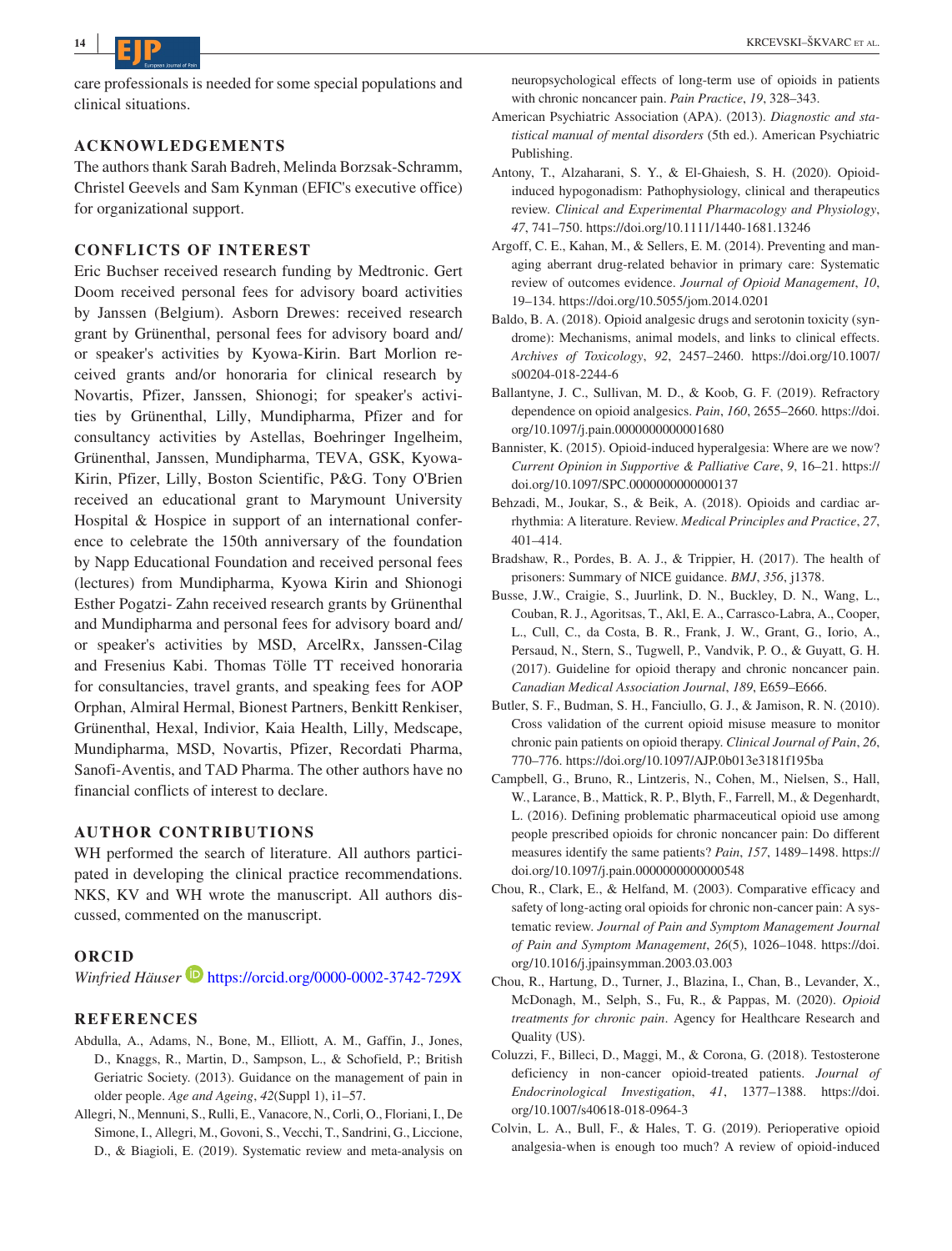tolerance and hyperalgesia. *Lancet*, *393*, 1558–1568. [https://doi.](https://doi.org/10.1016/S0140-6736(19)30430-1) [org/10.1016/S0140-6736\(19\)30430-1](https://doi.org/10.1016/S0140-6736(19)30430-1)

- Cooper, T. E., Fisher, E., Gray, A. L., Krane, E., Sethna, N., van Tilburg, M. A., Zernikow, B., & Wiffen, P. J. (2017). Opioids for chronic non-cancer pain in children and adolescents. *Cochrane Database Systematic Reviews*, *7*, CD012538.
- Correa, D., Farney, R. J., Chung, F., Prasad, A., Lam, D., & Wong, J. (2015). Chronic opioid use and central sleep apnea: A review of the prevalence, mechanisms, and perioperative considerations. *Anesthesia and Analgesia*, *120*, 1273–1285. [https://doi.org/10.1213/](https://doi.org/10.1213/ANE.0000000000000672) [ANE.0000000000000672](https://doi.org/10.1213/ANE.0000000000000672)
- Cragg, A., Hau, J. P., Woo, S. A., Kitchen, S. A., Liu, C., Doyle-Waters, M. M., & Hohl, C. M. (2019). Risk factors for misuse of prescribed opioids: A systematic review and meta-analysis. *Annals of Emergency Medicine*, *74*, 634–646. [https://doi.org/10.1016/j.annem](https://doi.org/10.1016/j.annemergmed.2019.04.019) [ergmed.2019.04.019](https://doi.org/10.1016/j.annemergmed.2019.04.019)
- Dasgupta, N., Funk, M. J., Proescholdbell, S., Hirsch, A., Ribisl, K. M., & Marshall, S. (2016). Cohort study of the impact of highdose opioid analgesics on overdose mortality. *Pain Medicine*, *17*, 85–98.
- Degenhardt, L., Bruno, R., Lintzeris, N., Hall, W., Nielsen, S., Larance, B., Cohen, M., & Campbell, G. (2015). Agreement between definitions of pharmaceutical opioid use disorders and dependence in people taking opioids for chronic non-cancer pain (POINT): A cohort study. *The Lancet Psychiatry*, *2*, 314–322. [https://doi.org/10.1016/](https://doi.org/10.1016/S2215-0366(15)00005-X) [S2215-0366\(15\)00005-X](https://doi.org/10.1016/S2215-0366(15)00005-X)
- Dowell, D., Haegerich, T. M., & Chou, R. (2016). CDC guideline for prescribing opioids for chronic pain–United States, 2016. *JAMA*, *315*, 1624–1645. <https://doi.org/10.1001/jama.2016.1464>
- Eisenberg, E., Suzan, E., & Pud, D. (2015). Opioid-induced hyperalgesia (OIH): A real clinical problem or just an experimental phenomenon? *Journal of Pain and Symptom Management*, *49*, 632–636. <https://doi.org/10.1016/j.jpainsymman.2014.07.005>
- Erdal, A., Flo, E., Aarsland, D., Selbaek, G., Ballard, C., Slettebo, D. D., & Husebo, B. S. (2018). Tolerability of buprenorphine transdermal system in nursing home patients with advanced dementia: A randomized, placebo-controlled trial (DEP.PAIN.DEM). *Clinical Interventions in Aging*, *13*, 935–946.
- Erdal, A., Ballard, C., Vahia, I. V., & Husebo, B. S. (2019). Analgesic treatments in people with dementia – How safe are they? A systematic review. *Expert Opinion on Drug Safety*, *18*, 511–522. [https://](https://doi.org/10.1080/14740338.2019.1614166) [doi.org/10.1080/14740338.2019.1614166](https://doi.org/10.1080/14740338.2019.1614166)
- Farmer, A. D., Drewes, A. M., Chiarioni, G., De Giorgio, R., O'Brien, T., Morlion, B., & Tack, J. (2019). Pathophysiology and management of opioid-induced constipation: European expert consensus statement. *United European Gastroenterology Journal*, *7*, 7–20. <https://doi.org/10.1177/2050640618818305>
- Finnerup, N. B., Attal, N., Haroutounian, S., McNicol, E., Baron, R., Dworkin, R. H., Gilron, I., Haanpää, M., Hansson, P., Jensen, T. S., Kamerman, P. R., Lund, K., Moore, A., Raja, S. N., Rice, A. S. C., Rowbotham, M., Sena, E., Siddall, P., Smith, B. H., & Wallace, M. (2015). Pharmacotherapy for neuropathic pain in adults: A systematic review and meta-analysis. *The Lancet Neurology*, *14*, 162–173. [https://doi.org/10.1016/S1474-4422\(14\)70251-0](https://doi.org/10.1016/S1474-4422(14)70251-0)
- Gaither, J. R., Goulet, J. L., Becker, W. C., Crystal, S., Edelman, J. E., Gordon, K., Kerns, R. D., Rimland, D., Skandersson, M., Justice, A. C., & Fiellin, D. A. (2016). The association between receipt of guideline-concordant long-term opioid therapy and all-cause mortality. *Journal of General Internal Medicine*, *31*, 492–501. [https://](https://doi.org/10.1007/s11606-015-3571-4) [doi.org/10.1007/s11606-015-3571-4](https://doi.org/10.1007/s11606-015-3571-4)
- Garg, R. K., Fulton-Kehoe, D., & Franklin, G. M. (2017). Patterns of opioid use and risk of opioid overdose death among medicaid patients. *Medical Care*, *55*, 661–668. [https://doi.org/10.1097/](https://doi.org/10.1097/MLR.0000000000000738) [MLR.0000000000000738](https://doi.org/10.1097/MLR.0000000000000738)
- Garland, E. L., Brintz, C. E., & Hanley, A. W. (2019). Mind-body therapies for opioid-treated pain: A systematic review and meta-analysis. *JAMA Internal Medicine*, *180*, 91–105.
- Gilron, I., Bailey, J. M., Tu, D., Holden, R. R., Weaver, D. F., & Houlden, R. L. (2005). Morphine, gabapentin, or their combination for neuropathic pain. *New England Journal of Medicine*, *352*, 1324–1334. <https://doi.org/10.1056/NEJMoa042580>
- Gomes, T., Juurlink, D. N., Antoniou, T., Mamdani, M. M., Paterson, J. M., & van den Brink, W. (2017). Gabapentin, opioids, and the risk of opioid- related death: A population-based nested cased control study. *PLoS Med*, *14*, e1002396.
- Häuser, W., Schubert, T., Scherbaum, N., & Tölle, T. (2018). Long-term opioid therapy of non-cancer pain: Prevalence and predictors of hospitalization in the event of possible misuse. *Schmerz*, *32*, 419–426.
- Häuser, W., Bock, F., Hüppe, M., Nothacker, M., Norda, H., Radbruch, L., Schiltenwolf, M., Schuler, M., Tölle, T., Viniol, A., & Petzke, F.; Koautoren für die Konsensusgruppe der 2. Aktualisierung der S3-Leitlinie LONTS. (2020). Recommendations of the second update of the LONTS guidelines: Long-term opioid therapy for chronic noncancer pain. *Schmerz*, *34*, 204–244.
- Häuser, W., Morlion, B., Vowles, K. E., Bannister, K., Buchsner, E., Casale, R., Chenot, F.-C., Chumbley, G., Drewes, A. M., Dom, G., Jutila, L., O'Brien, T., Pogatzky-Zahn, E., Ragusa, M., Suarez-Serrano, C., Tölle, T., & Krcevski-Škvarc, N. (2021). European\* clinical practice recommendations on opioids for chronic noncancer pain – Part 1. *European Journal of Pain*, in press.
- Hill, M. V., Stucke, R. S., Billmeier, S. E., Kelly, J. L., & Barth, R. J. (2017). Guideline for discharge opioid prescriptions after inpatient general surgical procedures. *Journal of the American College of Surgeons*, *226*, 996–1003. [https://doi.org/10.1016/j.jamco](https://doi.org/10.1016/j.jamcollsurg.2017.10.012) [llsurg.2017.10.012](https://doi.org/10.1016/j.jamcollsurg.2017.10.012)
- Just, J. M., Bingener, L., Bleckwenn, M., Schnakenberg, R., & Weckbecker, K. (2018). Risk of opioid misuse in chronic non-cancer pain in primary care patients – A cross sectional study. *BMC Family Practice*, *19*, 92. <https://doi.org/10.1186/s12875-018-0775-9>
- Kalkman, G. A., Kramers, C., van Dongen, R. T., van den Brink, W., & Schellekens, A. (2019). Trends in use and misuse of opioids in the Netherlands: a retrospective, multi-source database study. *Lancet Public Health*, *4*, e498–e505.
- Kalkman, G. A., Kramers, C., van Dongen, R. T., van den Brink, W., & Schellekens, A. (2020). Tackling rising numbers of opioid prescriptions users. *The Lancet Public Health*, *5*, e139. [https://doi.](https://doi.org/10.1016/S2468-2667(20)30029-3) [org/10.1016/S2468-2667\(20\)30029-3](https://doi.org/10.1016/S2468-2667(20)30029-3)
- Kalso, E., Edwards, J. E., Moore, R. A., & McQuay, H. J. (2004). Opioids in chronic non-cancer pain: Systematic review of efficacy and safety. *Pain*, *112*, 372–380. [https://doi.org/10.1016/j.](https://doi.org/10.1016/j.pain.2004.09.019) [pain.2004.09.019](https://doi.org/10.1016/j.pain.2004.09.019)
- Kiesel, E. K., Hopf, Y. M., & Drey, M. (2018). An anticholinergic burden score for German prescribers: Score development. *BMC Geriatrics*, *18*, 239.<https://doi.org/10.1186/s12877-018-0929-6>
- King, S., Forbes, K., Hanks, G. W., Ferro, C. J., & Chambers, E. J. (2011). A systematic review of the use of opioid medication for those with moderate to severe cancer pain and renal impairment: A European Palliative Care Research Collaborative opioid guidelines project. *Palliative Medicine*, *25*, 525–552. [https://doi.](https://doi.org/10.1177/0269216311406313) [org/10.1177/0269216311406313](https://doi.org/10.1177/0269216311406313)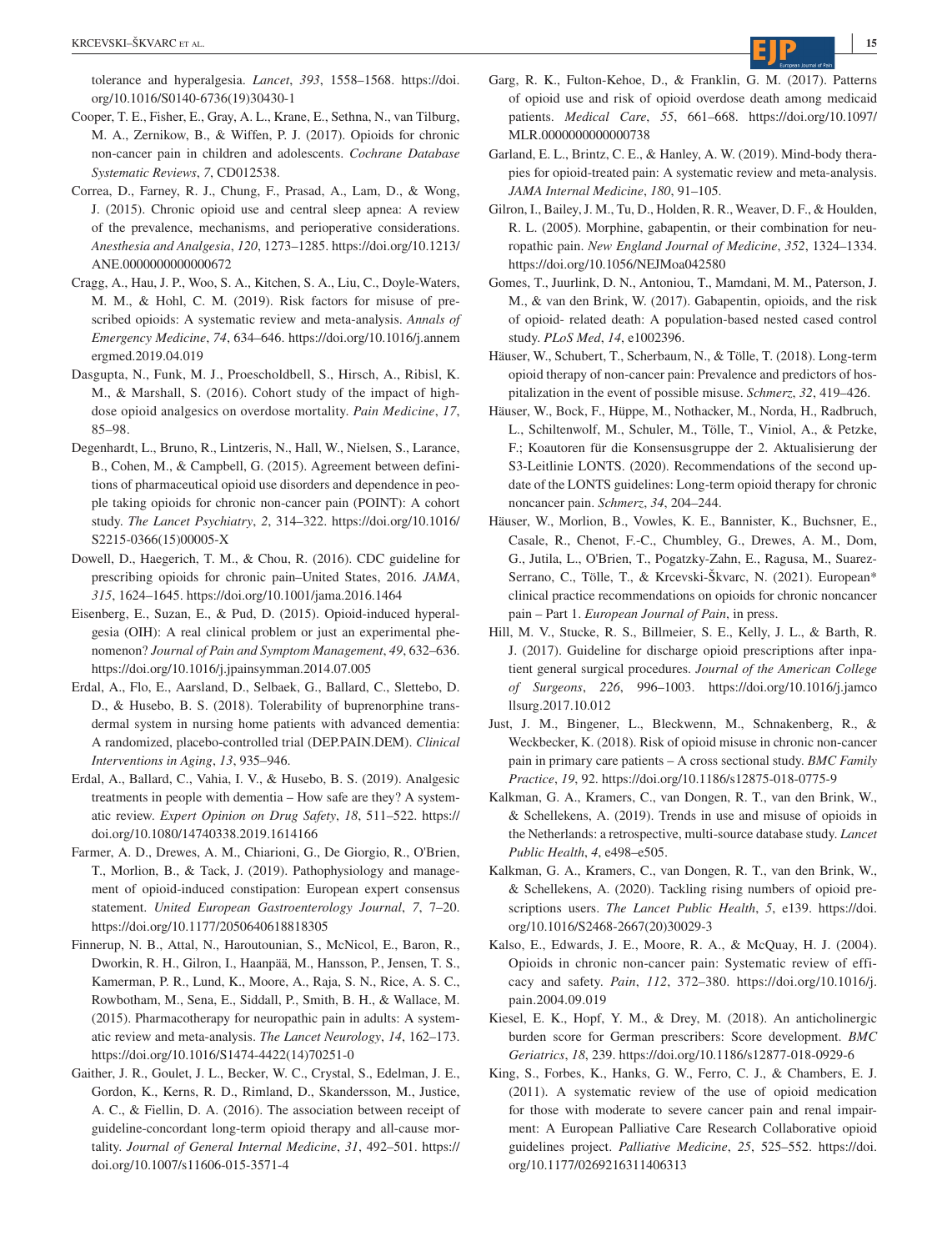

- Krantz, M. J., Kutinsky, I. B., Robertson, A. D., & Mehler, P. S. (2003). Dose-related effects of methadone on QT prolongation in a series of patients with torsade de pointes. *Pharmacotherapy*, *23*, 802–805. <https://doi.org/10.1592/phco.23.6.802.32186>
- Magwood, O., Salvalaggio, G., Beder, M., Kendall, C., Kpade, V., Daghmach, W., Habonimana, G., Marshall, Z., Snyder, E., O'Shea, T., Lennox, R., Hsu, H., Tugwell, P., & Pottie, K. (2020). The effectiveness of substance use interventions for homeless and vulnerably housed persons: A systematic review of systematic reviews on supervised consumption facilities, managed alcohol programs and pharmacological agents for opioid use disorder. *PLoS One*, *15*, e0227298.
- McAnally, H., Bonnet, U., & Kaye, A. D. (2020). Gabapentinoid benefit and risk stratification: Mechanisms over myth. *Pain and Therapy*, *9*(2):441–452.
- McCaffrey, S. A., Black, R. A., Villapiano, A. J., Jamison, R. N., & Butler, S. F. (2019). Development of a brief version of the current opioid misuse measure (COMM): The COMM-9. *Pain Medicine*, *2019*(20), 113–118.<https://doi.org/10.1093/pm/pnx311>
- Mallappallil, M., Sabu, J., Friedman, E. A., & Salifu, M. (2017). What do we know about opioids and the kidney? *International Journal of Molecular Sciences*, *18*, 223. <https://doi.org/10.3390/ijms18010223>
- Megale, R. Z., Deveza, L. A., Blyth, F. M., Naganathan, V., Ferreira, P. H., McLachlan, A. J., & Ferreira, M. L. (2018). Efficacy and safety of oral and transdermal opioid analgesics for musculoskeletal pain in older adults: A systematic review of randomized, placebocontrolled trials. *The Journal of Pain*, *19*, 475.e1–475.e24. [https://](https://doi.org/10.1016/j.jpain.2017.12.001) [doi.org/10.1016/j.jpain.2017.12.001](https://doi.org/10.1016/j.jpain.2017.12.001)
- Mercadante, S. (1998). Pathophysiology and treatment of opioid-related myoclonus in cancer patients. *Pain*, *74*, 5–9. [https://doi.org/10.1016/](https://doi.org/10.1016/S0304-3959(97)00090-0) [S0304-3959\(97\)00090-0](https://doi.org/10.1016/S0304-3959(97)00090-0)
- Minozzi, S., Amato, L., & Davoli, M. (2013). Development of dependence following treatment with opioid analgesics for pain relief: A systematic review. *Addiction*, *108*, 688–698. [https://doi.](https://doi.org/10.1111/j.1360-0443.2012.04005.x) [org/10.1111/j.1360-0443.2012.04005.x](https://doi.org/10.1111/j.1360-0443.2012.04005.x)
- Mir, H. R., Miller, A. N., Obremskey, W. T., Jahangir, A. A., & Hsu, J. R. (2019). Confronting the opioid crisis: Practical pain management and strategies: AOA 2018 critical issues symposium. *Journal of Bone and Joint Surgery*, *101*, e126. [https://doi.org/10.2106/](https://doi.org/10.2106/JBJS.19.00285) [JBJS.19.00285](https://doi.org/10.2106/JBJS.19.00285)
- Moisset, X., & Martinez, V. (2016). Opioid use for the management of chronic non-cancer pain: French guidelines. *Revue Neurologique*, *172*, 337–338.
- Nielsen, S., Larance, B., Degenhardt, L., Gowing, L., Kehler, C., & Lintzeris, N. (2016). Opioid agonist treatment for pharmaceutical opioid dependent people. *Cochrane Database Systematic Review*, *5*, CD011117. <https://doi.org/10.1002/14651858.CD011117.pub2>
- Oh, C., Rengelshausen, J., Mangold, B., Tropolski, M., Rauschkolb, C., Wang, S. S., Upmalis, D., & Häufel, T. (2010). A thorough QT/QTc study of multiple doses of tapentadol immediate release in healthy subjects. *International Journal of Clinical Pharmacology and Therapeutics*, *48*, 678–687. [https://doi.](https://doi.org/10.5414/CPP48678) [org/10.5414/CPP48678](https://doi.org/10.5414/CPP48678)
- Park, T. W., Saitz, R., Ganoczy, D., Ilgen, M. A., & Bohnert, A. S. (2015). Benzodiazepine prescribing patterns and deaths from drug overdose among US veterans receiving opioid analgesics: Casecohort study. *BMJ*, *350*, h2698.
- Petzke, F., Klose, P., Welsch, P., Sommer, C., & Häuser, W. (2020). Opioids for chronic low back pain: An updated systematic review and meta-analysis of efficacy, tolerability and safety in randomized

placebo-controlled studies of at least 4 weeks of double-blind duration. *European Journal of Pain*, *24*, 497–517. [https://doi.](https://doi.org/10.1002/ejp.1519) [org/10.1002/ejp.1519](https://doi.org/10.1002/ejp.1519)

- Rausgaard, N. L. K., Ibsen, I. O., Jørgensen, J. S., Lamont, R. F., & Ravn, P. (2020). Management and monitoring of opioid use in pregnancy. *Acta Obstetricia et Gynecologica Scandinavica*, *99*, 7–15.
- Reich, A., & Szepietowski, J. C. (2010). Opioid-induced pruritus. *Clinical and Experimental Dermatology*, *35*, 2–6.
- Reddy, U. M., Davis, J. M., Ren, Z., & Greene, M. F. (2017). Opioid use in pregnancy, neonatal abstinence syndrome, and childhood outcomes workshop invited speakers. Opioid use in pregnancy, neonatal abstinence syndrome, and childhood outcomes: executive summary of a joint workshop by the Eunice Kennedy Shriver National Institute of Child Health and Human Development, American College of Obstetricians and Gynecologists, American Academy of Pediatrics, Society for Maternal-Fetal Medicine, Centers for Disease Control and Prevention, and the March of Dimes Foundation. *Obstetrics & Gynecology*, *130*, 10–28.
- Rosen, I. M., Aurora, R. N., Kirsch, D. B., Carden, K. A., Malhotra, R. K., Ramar, K., Abbasi-Feinberg, F., Kristo, D. A., Martin, J. L., Olson, E. J., Rosen, C. L., Rowley, J. A., & Shelgikar, A. V.; American Academy of Sleep Medicine Board of Directors. (2019). Chronic opioid therapy and sleep: An American Academy of Sleep Medicine Position statement. *Journal of Clinical Sleep Medicine*, *15*, 1671–1673.<https://doi.org/10.5664/jcsm.8062>
- Scholten, W., Simon, O., Maremmani, I., Wells, C., Kelly, J. F., Hämmig, R., & Radbruch, L. (2017). Access to treatment with controlled medicines rationale and recommendations for neutral, precise, and respectful language. *Public Health*, *153*, 147–153. [https://](https://doi.org/10.1016/j.puhe.2017.08.021) [doi.org/10.1016/j.puhe.2017.08.021](https://doi.org/10.1016/j.puhe.2017.08.021)
- Schwarzer, A., Aichinger-Hinterhofer, M., Maier, C., Vollert, J., & Walther, J. W. (2015). Sleep-disordered breathing decreases after opioid withdrawal: Results of a prospective controlled trial. *Pain*, *156*, 2167–2174. <https://doi.org/10.1097/j.pain.0000000000000279>
- Seyfried, O., & Hester, J. (2012). Opioids and endocrine dysfunction. *British Journal of Pain*, *6*, 17–24. [https://doi.org/10.1177/20494](https://doi.org/10.1177/2049463712438299) [63712438299](https://doi.org/10.1177/2049463712438299)
- Simon, L. V., & Keenaghan, M. (2019). *Serotonin syndrome*. In StatPearls. StatPearls Publishing.
- Sivanesan, E., Gitlin, M. C., & Candiotti, K. A. (2016). Opioid-induced hallucinations: A review of the literature, pathophysiology, diagnosis, and treatment. *Anesthesia and Analgesia*, *123*, 836–843. [https://](https://doi.org/10.1213/ANE.0000000000001417) [doi.org/10.1213/ANE.0000000000001417](https://doi.org/10.1213/ANE.0000000000001417)
- Smith, S. M., Dart, R. C., Katz, N. P., Paillard, F., Adams, E. H., Comer, S. D., Degroot, A., Edwards, R. R., Haddox, J. D., Jaffe, J. H., Jones, C. M., Kleber, H. D., Kopecky, E. A., Markman, J. D., Montoya, I. D., O'Brien, C., Roland, C. L., Stanton, M., Strain, E. C., … Dworkin, R. H.; Analgesic, Anesthetic, and Addiction Clinical Trials, Translations, Innovations, Opportunities, and Networks (ACTTION) public-private partnership. (2013). Classification and definition of misuse, abuse, and related events in clinical trials: ACTTION systematic review and recommendations. *Pain*, *154*, 2287–2296. [https://doi.org/10.1016/j.](https://doi.org/10.1016/j.pain.2013.05.053) [pain.2013.05.053](https://doi.org/10.1016/j.pain.2013.05.053)
- Sommer, C., Klose, P., Welsch, P., Petzke, F., & Häuser, W. (2020). Opioids for chronic non-cancer neuropathic pain. An updated systematic review and meta-analysis of efficacy, tolerability and safety in randomized placebo-controlled studies of at least 4 weeks duration. *European Journal of Pain*, *24*, 3–18. [https://doi.org/10.1002/](https://doi.org/10.1002/ejp.1494) [ejp.1494](https://doi.org/10.1002/ejp.1494)